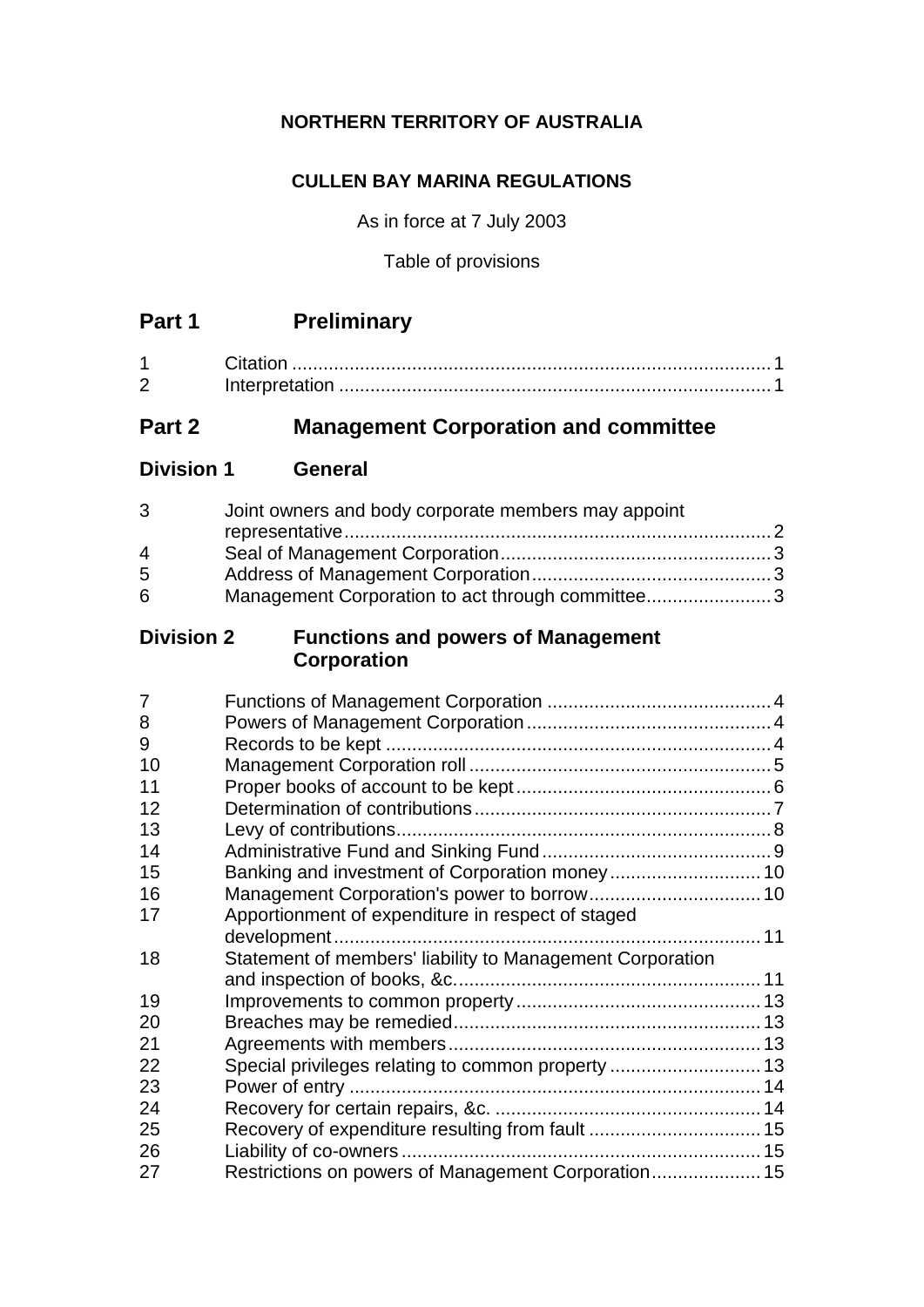# **Division 3 Committee of Management Corporation**

| 28<br>29 | Constitution of committee before first annual general meeting 16<br>Constitution of committee after first annual general meeting 16 |    |
|----------|-------------------------------------------------------------------------------------------------------------------------------------|----|
| 30       |                                                                                                                                     |    |
| 31       |                                                                                                                                     |    |
| 32       |                                                                                                                                     |    |
| 33       |                                                                                                                                     |    |
| 34       |                                                                                                                                     |    |
| 35       | Committee's decisions to be decisions of Management                                                                                 |    |
|          |                                                                                                                                     |    |
| 36       |                                                                                                                                     |    |
| 37       | Restrictions imposed on committee by Management                                                                                     |    |
|          |                                                                                                                                     | 22 |
| 38       |                                                                                                                                     | 22 |
| 39       |                                                                                                                                     | 22 |
| 40       |                                                                                                                                     |    |
| 41       |                                                                                                                                     |    |
|          |                                                                                                                                     |    |

# **Division 4 General meetings of Management Corporation**

| 42 |                                                              |  |
|----|--------------------------------------------------------------|--|
| 43 |                                                              |  |
| 44 | General meeting after registration of second or subsequent   |  |
| 45 | Convening of general meeting other than first annual general |  |
| 46 |                                                              |  |
| 47 |                                                              |  |
| 48 |                                                              |  |
| 49 |                                                              |  |

# **Division 5 Voting at general meetings**

| 50 | 27 |
|----|----|
| 51 |    |
| 52 | 28 |
| 53 |    |
| 54 | 29 |
| 55 |    |
| 56 |    |
| 57 |    |
| 58 |    |
| 59 |    |
| 60 |    |
| 61 |    |
| 62 |    |
| 63 | 32 |
| 64 |    |
|    |    |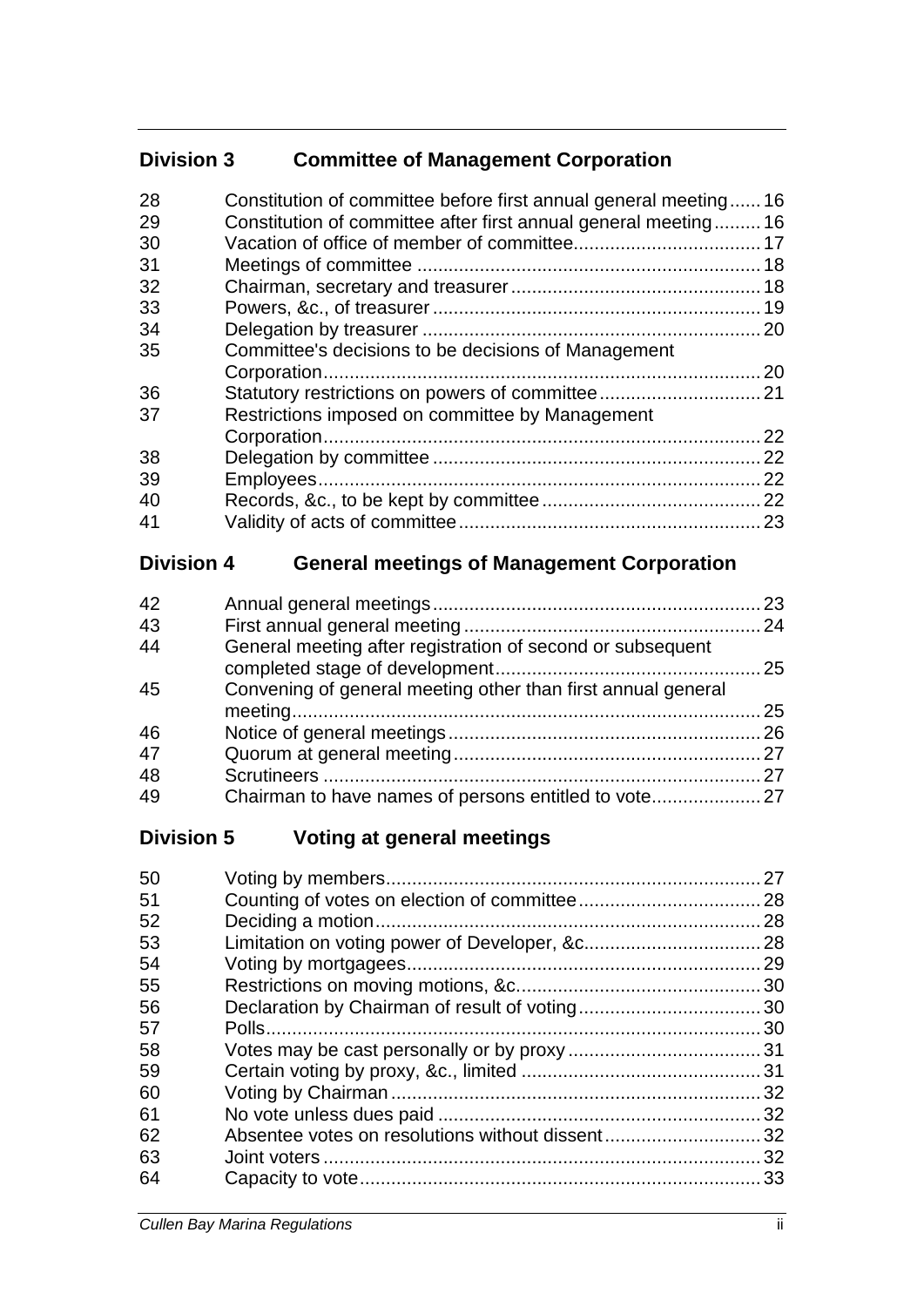| 65         |                                                 |  |
|------------|-------------------------------------------------|--|
| Part 3     | Duties, &c., of owners and occupiers            |  |
| 66<br>67   |                                                 |  |
| Part 4     | <b>Insurance</b>                                |  |
| 68<br>69   | Insurable interests of Management Corporation36 |  |
| Part 4A    | <b>Subdivision and consolidation of lots</b>    |  |
| 69A        |                                                 |  |
| 69B<br>69C |                                                 |  |
| Part 5     | <b>Miscellaneous</b>                            |  |

### **ENDNOTES**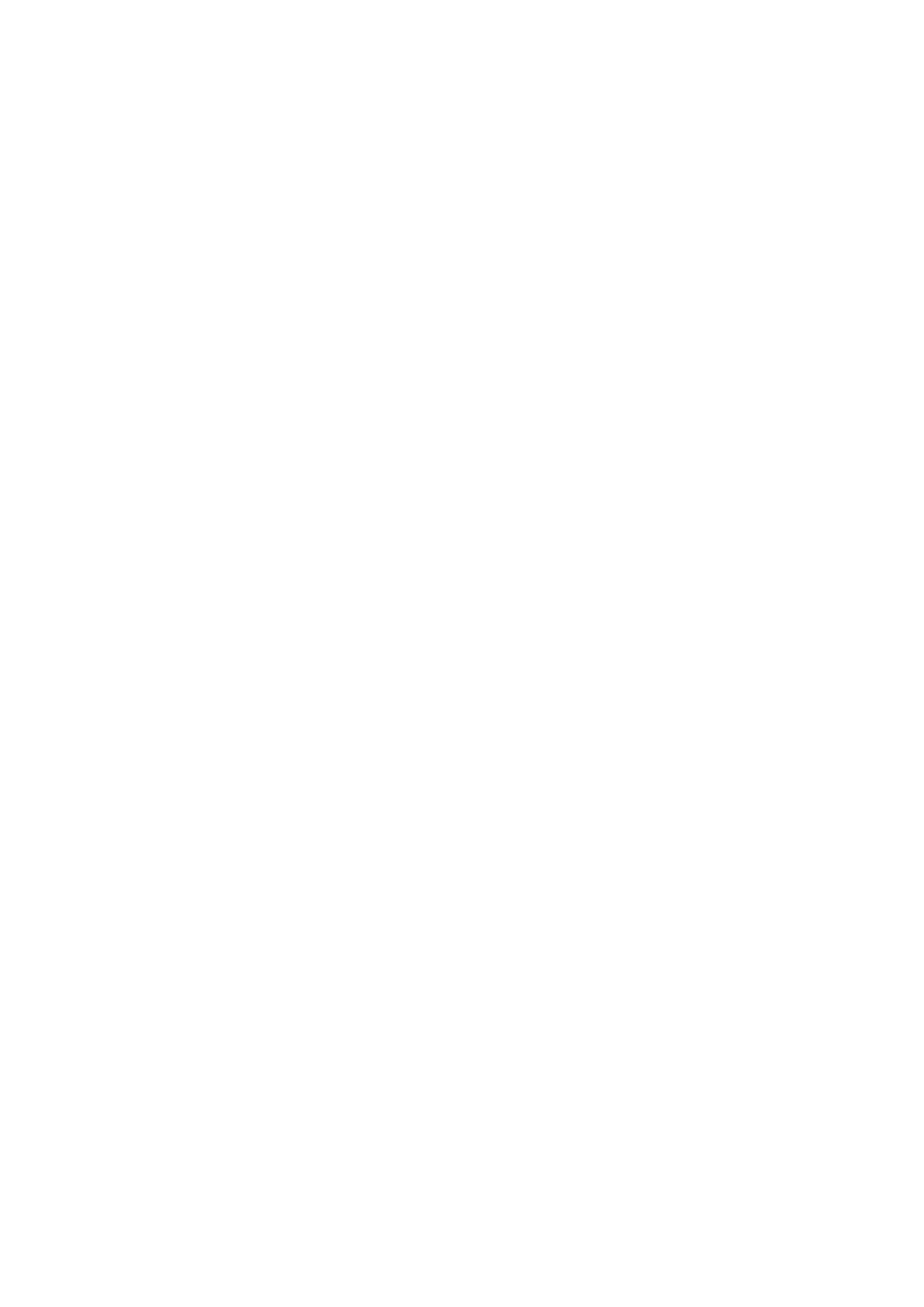# **NORTHERN TERRITORY OF AUSTRALIA**

As in force at 7 July 2003 \_\_\_\_\_\_\_\_\_\_\_\_\_\_\_\_\_\_\_\_

\_\_\_\_\_\_\_\_\_\_\_\_\_\_\_\_\_\_\_\_

### **CULLEN BAY MARINA REGULATIONS**

### **Regulations under the** *Cullen Bay Marina Act*

## **Part 1 Preliminary**

#### **1 Citation**

These Regulations may be cited as the *Cullen Bay Marina Regulations*.

### **2 Interpretation**

In these Regulations, unless the contrary intention appears:

*administrative fund* means the Administrative Fund established by the Management Corporation under regulation 14.

*Chairman* means the person elected as Chairman under regulation 32.

*committee* means the committee of the Management Corporation constituted under regulation 28 or 29, as the case requires.

*corporation manager* means the person appointed under regulation 39 to be the corporation manager.

*initial period* means the period ending 3 months after the day on which the Management Corporation is constituted or the day on which there are owners (other than the Developer) of lots the subject of the lots plan the sum of whose lot entitlements is not less than one third of the aggregate lot entitlement, whichever is the later.

*jointly owned*, in relation to a lot, means ownership of the lot by 2 or more persons whether as joint tenants or as tenants in common.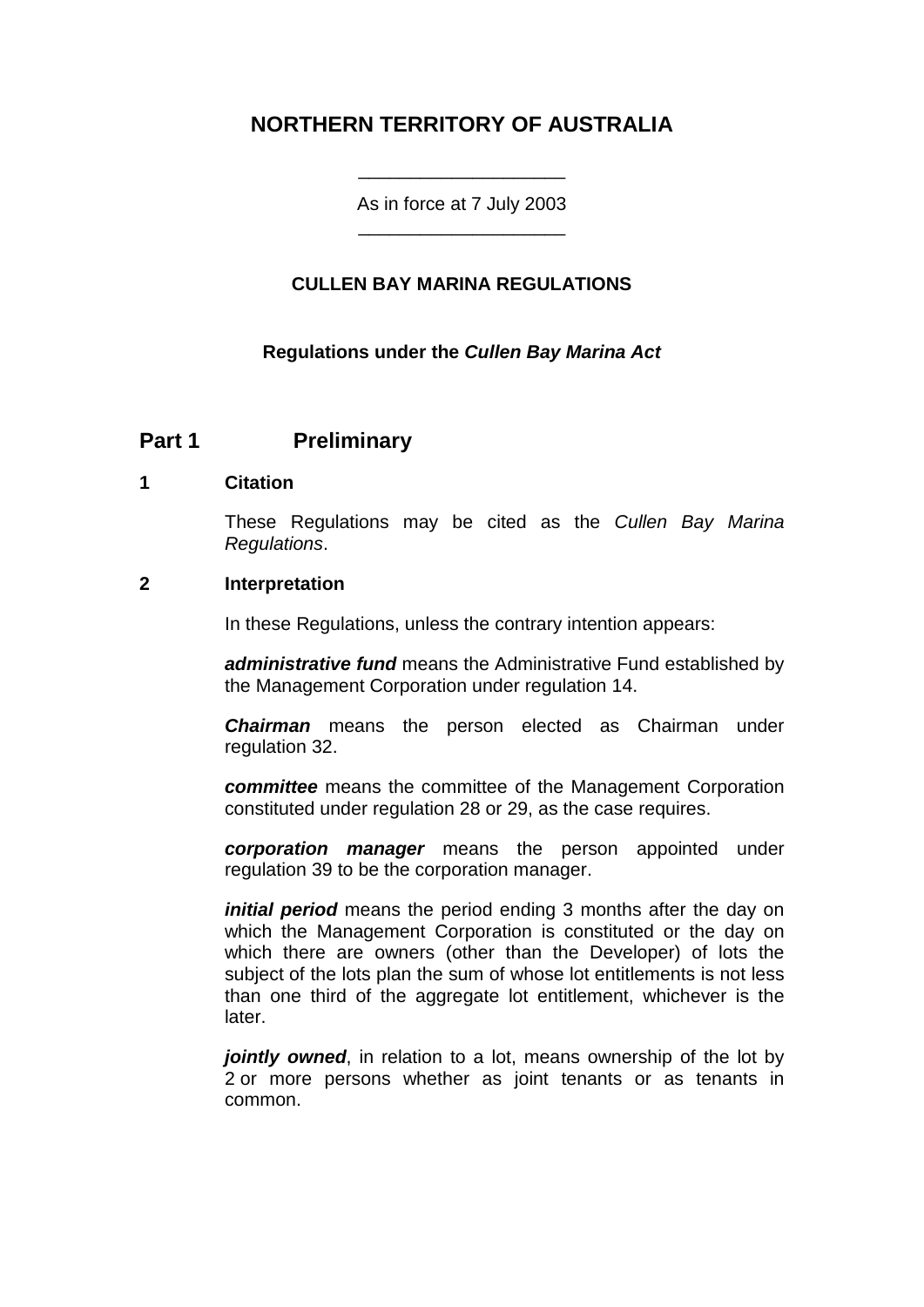*maintenance* means keeping in a state of good repair within the meaning of regulation 7(c) and (d) and includes painting, renewal or replacement of fixtures and fittings where necessary and surveillance of water quality.

*ordinary resolution* means a resolution passed at a duly convened general meeting of the Management Corporation:

- (a) on a poll by a majority in the value of lot entitlements of votes cast at that meeting; or
- (b) otherwise than on a poll by a majority in the number of votes cast at that meeting.

*resolution without dissent* means a resolution passed at a duly convened general meeting of the Management Corporation, against which no vote is cast by the members so present at that meeting.

*roll* means the roll referred to in regulation 10.

*secretary* means the person elected as secretary under regulation 32.

*sinking fund* means the Sinking Fund established by the Management Corporation under regulation 14.

*special resolution* means a resolution passed at a duly convened general meeting of the Management Corporation by votes representing not less than two-thirds of the total number of lots and not less than half of the aggregate lot entitlement of the lots.

*treasurer* means the person elected as treasurer under regulation 32.

*unit* means a unit as defined in section 4 of the *Unit Titles Act*.

## **Part 2 Management Corporation and committee**

### **Division 1 General**

### **3 Joint owners and body corporate members may appoint representative**

(1) Where a lot is jointly owned or is owned by a body corporate, the owners shall, from time to time, by notice in writing to the Chairman, appoint a person to represent them for the purposes of this Division and Divisions 3, 4 and 5 (other than regulations 46, 61, 62 and 63) and, in that event, those Divisions apply as if the person were the owner of the lot.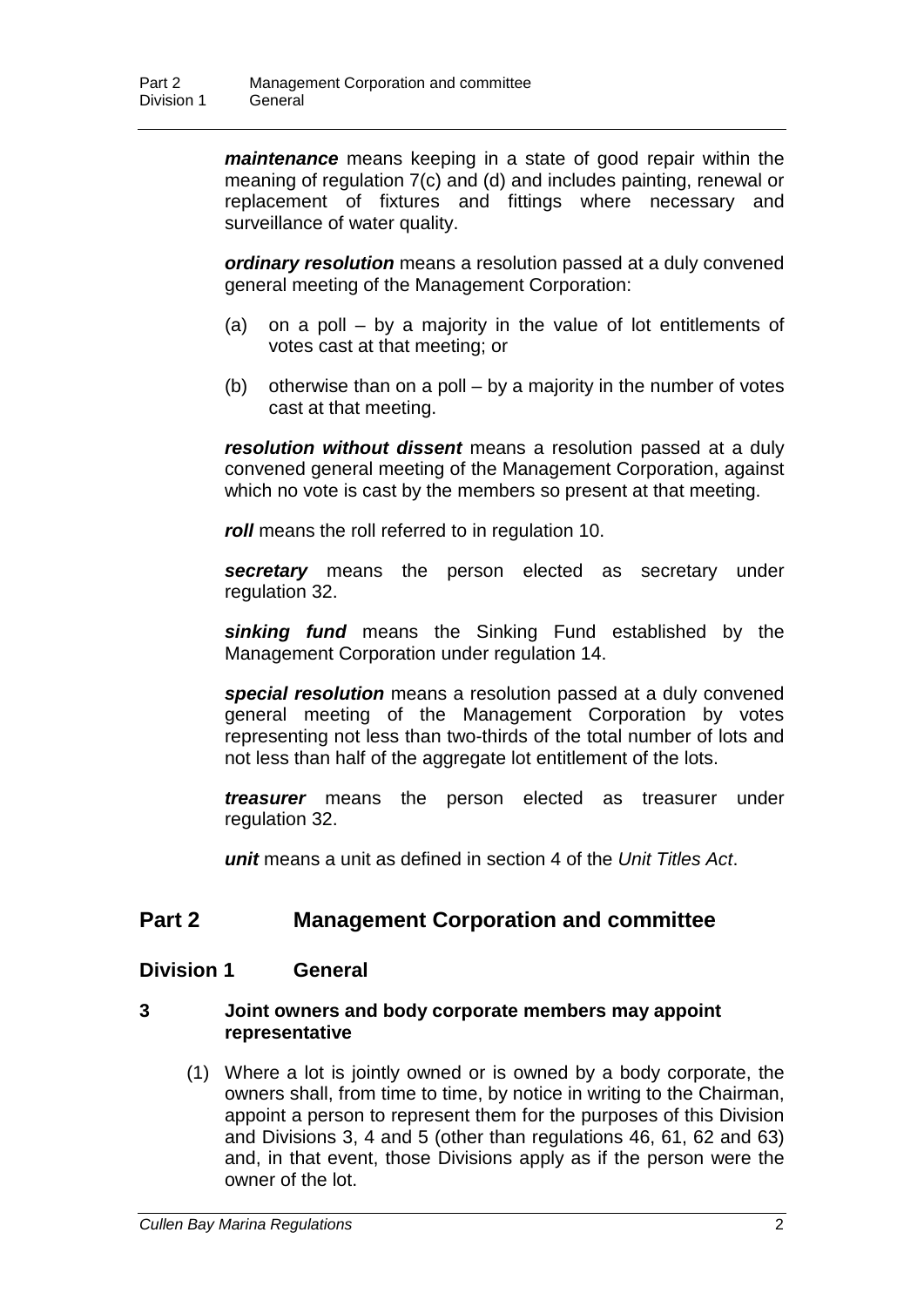(2) The appointment of a person under subsection (1) has effect until the Chairman receives notice in writing from the owner of the lot of the cancellation of the appointment or of the appointment of another person.

### **4 Seal of Management Corporation**

- (1) The common seal of the Management Corporation shall be kept in accordance with the directions of the committee.
- (2) The seal shall be used only by the authority of the committee and shall be affixed to an instrument or document in the presence of the secretary and at least one other committee member or, in the absence of the secretary, two committee members, who shall attest that fact and the date of the affixing of the seal by their signatures.
- (3) Notwithstanding subregulations (1) and (2), a committee member shall, for the purpose of exercising a power or performing a function delegated to the member under regulation 38, be entitled to have the custody of the common seal of the Management Corporation and to affix it to an instrument or document, and where the member so affixes it, shall attest the fact and the date of the affixing of the seal by his or her signature.
- (4) Where a committee member referred to in subregulation (3) has affixed the common seal of the Management Corporation to a document, the member shall be taken to have done so under the authority of a delegation made under regulation 38.

### **5 Address of Management Corporation**

- (1) Until amended in accordance with subregulation (2), the address for service of notices on the Management Corporation shall be the address on the lot plan.
- (2) Where the Management Corporation in a general meeting resolves to change its address for the service of notices it shall, as soon as practicable, notify the Registrar-General in accordance with the *Land Title Act* and the Registrar-General shall make the necessary amendments to the Registrar-General's records accordingly.

### **6 Management Corporation to act through committee**

(1) On and after the constitution of the Management Corporation, there shall be a committee of the Corporation, constituted in accordance with regulation 28 or 29 as the case requires, that may, subject to these Regulations, exercise the powers and perform the functions imposed or conferred on the Corporation.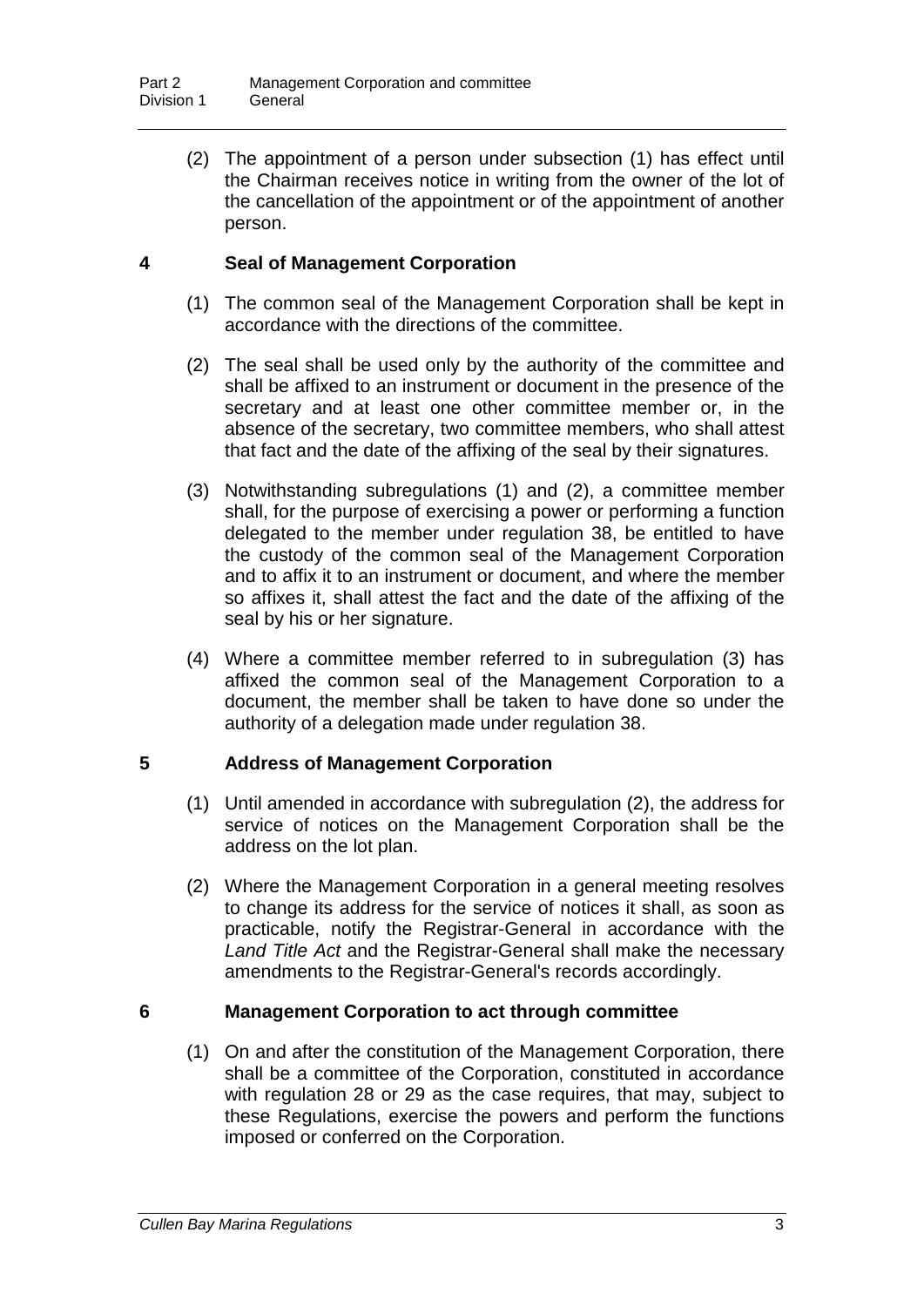(2) The powers and functions referred to in subregulation (1) shall be exercised or performed by the committee in such manner as the Management Corporation, by resolution passed at a general meeting, directs or, in the absence of such a resolution, in such manner as the committee thinks fit.

### **Division 2 Functions and powers of Management Corporation**

### **7 Functions of Management Corporation**

The functions of the Management Corporation include:

- (a) the enforcement of the By-laws;
- (b) the implementing of the decisions of the Corporation;
- (c) the control, management and administration of the common property, including the maintenance of apparatus and equipment of any kind used or intended, adapted or designed for use in the provision of services in respect of, or for the use and enjoyment of, the common property, the mooring basin and associated activities including the mooring, servicing, provisioning and fuelling of marine vessels; and
- (d) the maintenance in a state of good repair and proper order of the common property and all chattels in its possession, custody or control, including personal property vested in the Corporation.

### **8 Powers of Management Corporation**

- (1) The Management Corporation has the powers and functions conferred or imposed on it by or under the Act and these Regulations and, subject thereto, has the control, management and administration of the common property.
- (2) The Management Corporation may do such things as are incidental or ancillary to the exercise of its powers and the performance of its functions.

### **9 Records to be kept**

- (1) The Management Corporation shall cause to be kept proper records of:
	- (a) notices under these Regulations or any other Act, given by or to the Corporation; and
	- (b) orders made by a court and served on the Corporation.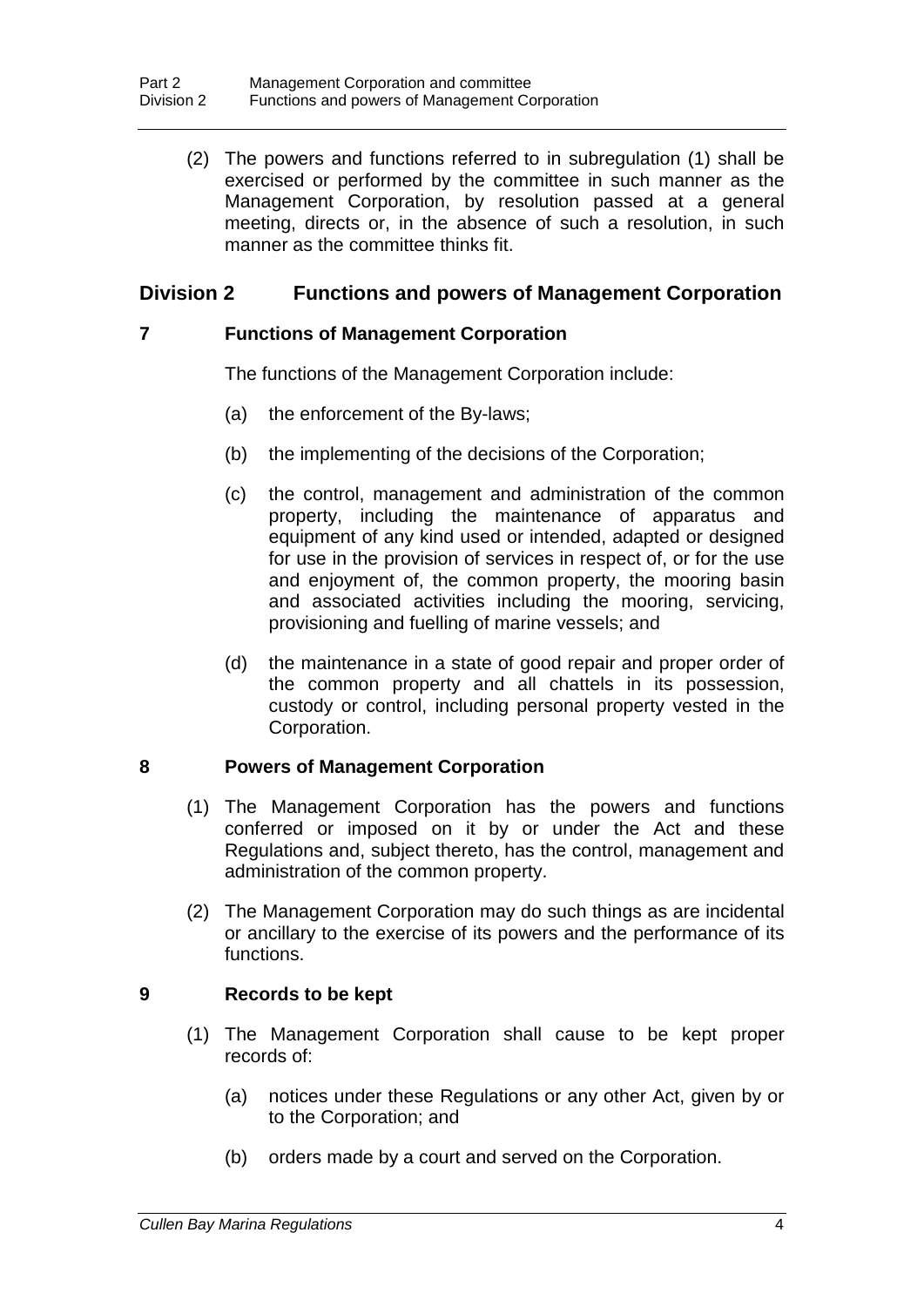- (2) The Management Corporation shall cause to be kept and maintained, for not less than 10 years:
	- (a) minutes of its meetings which shall include particulars of motions passed at its meetings;
	- (b) its books of accounts; and
	- (c) the records referred to in subregulation (1).

### **10 Management Corporation roll**

- (1) The Management Corporation shall prepare and maintain a roll which shall include:
	- (a) a copy of the By-laws;
	- (b) a copy of insurance policies relating to the common property; and
	- (c) particulars in relation to each lot.
- (2) The Management Corporation shall maintain the roll:
	- (a) in such form or combination of forms;
	- (b) in such medium or combination of mediums; and
	- (c) in such manner,

as it thinks fit.

- (3) A reference to a medium in subregulation (2) includes, but is not limited to, a computer, micro film or paper.
- (4) In relation to subregulation (1)(c), particulars relating to each lot shall be entered on a separate page or part of the roll.
- (5) The information required to be entered in the roll relating to a lot shall include particulars of:
	- (a) the lot entitlement;
	- (b) the name and address of:
		- (i) the owner of the lot for the service of notices; and
		- (ii) the person appointed by the owner by notice in writing given to the Management Corporation to represent the member at meetings of the Corporation;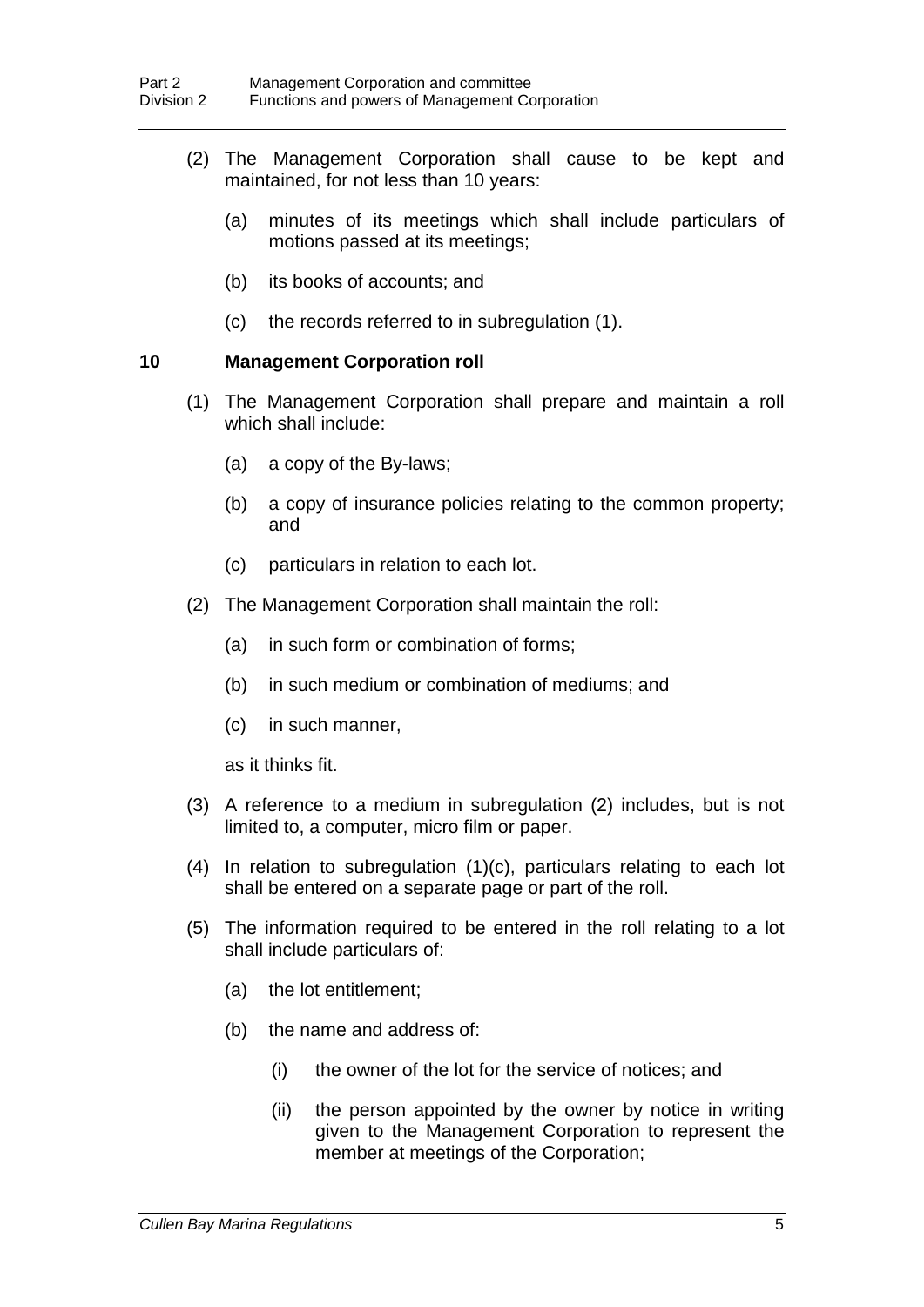- (c) if the lot is in possession of a mortgagee, the entry into possession of the lot by the mortgagee in accordance with a written notice given to the Management Corporation; and
- (d) the name and address of a person who has become entitled, other than as a transferee, to the lot in accordance with a written notice given to the Management Corporation.
- (6) The information required to be entered in the part of the roll relating to the common property shall include a copy of each policy of insurance in relation to the common property which shall include particulars of:
	- (a) the name of the insurance company and the number of the policy;
	- (b) the nature of the risk insured against and the amount of the insurance; and
	- (c) the date on which the premium was last paid, the amount of the premium and the due date for payment.
- (7) For the purposes of this regulation:
	- (a) an owner or the mortgagee of a lot;
	- (b) a person authorised in writing by the owner or mortgagee of a lot; or
	- (c) a person who signs (by himself or by his agent) a contract for sale or other instrument that is intended to bind the person (absolutely or conditionally) to purchase a lot in respect of which the application is made from the owner of that lot or a person authorised in writing by the first mentioned person,

may, at a reasonable time, on payment of a reasonable fee determined by the Management Corporation, inspect that part of the roll, or obtain from the Management Corporation a copy of that part of the roll, relating to the lot.

### **11 Proper books of account to be kept**

- (1) The Management Corporation shall keep proper books of account in respect of money received or expended by the Corporation, showing the items in respect of which the money was received or expended.
- (2) The Management Corporation shall cause to be prepared from the account books a proper statement of accounts of the Corporation in respect of each period commencing on the date of its incorporation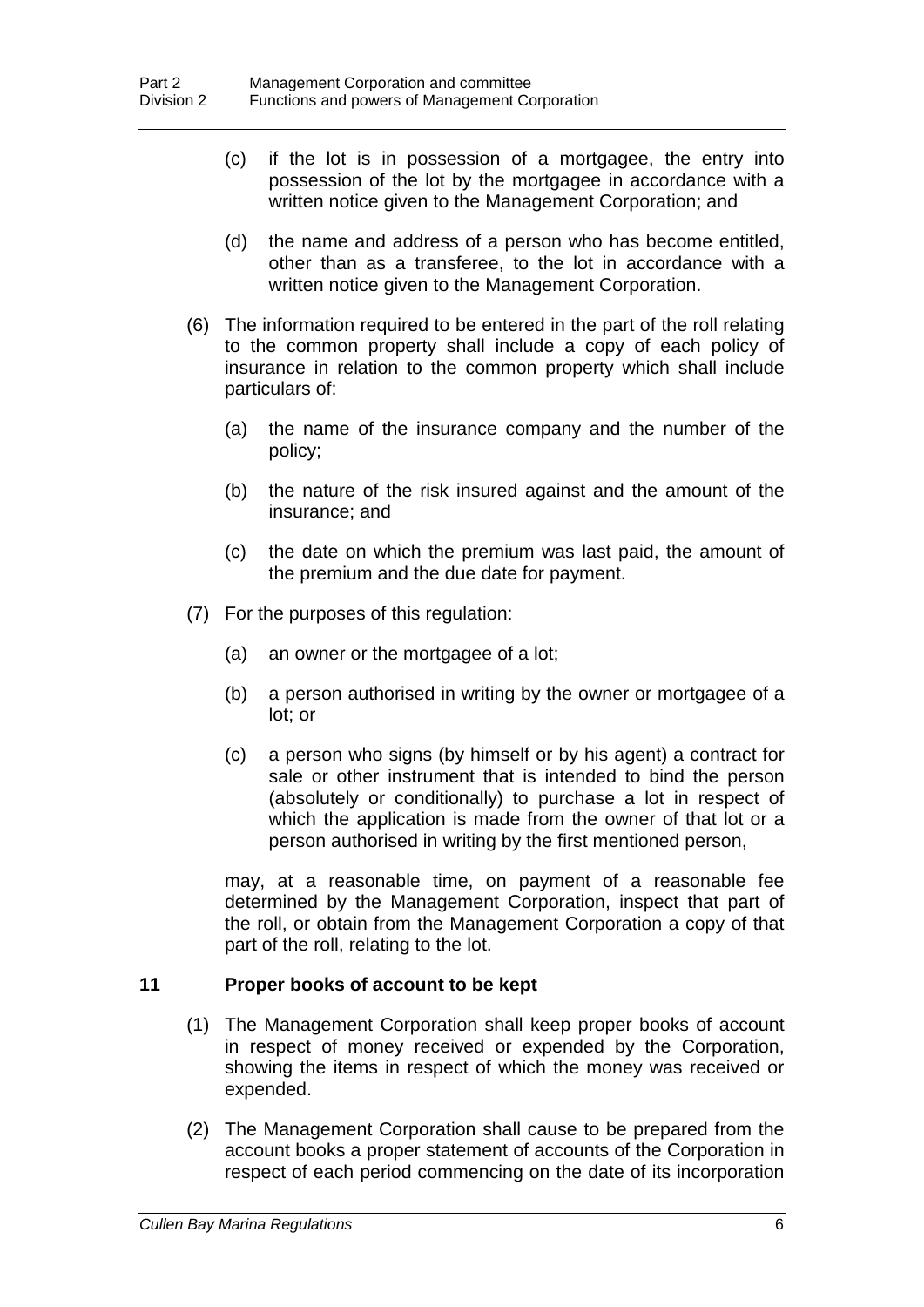or the date to which the previous statement was prepared and ending on a date not earlier than 3 months before each annual general meeting.

### **12 Determination of contributions**

- (1) The Management Corporation shall, within one month after the expiration of the initial period, and from time to time as it thinks fit, determine the amount necessary to be raised for the period (not exceeding 12 months) specified in the determination, by way of contributions for the purpose of meeting the liabilities that the Corporation may reasonably be expected to incur or that it has incurred during the period including:
	- (a) costs incurred in exercising its powers and performing its functions under these Regulations, other than liabilities referred to in subregulation (2);
	- (b) the costs of carrying out maintenance of the common property and all chattels in its possession, custody or control including personal property vested in the Corporation; and
	- (c) the payment of premiums for insurance of the common property.
- (2) The Management Corporation shall, within 12 months after the expiration of the initial period and from time to time as it thinks fit, determine the amount necessary to be raised for the period (not exceeding 12 months) specified in the determination, by way of contributions for the purpose of meeting the Corporation's actual or expected liabilities in respect of:
	- (a) the maintenance of part of the common property that is a building, wall or other structure;
	- (b) subject to regulations 19 and 36, improvements to the common property;
	- (c) the acquisition of personal property;
	- (d) the renewal or replacement of fixtures or fittings comprised in the common property or in personal property vested in the Corporation;
	- (e) money in respect of a liability that the Corporation is not in a position to pay immediately and for which it is not required to levy contributions to meet the liability; or
	- (f) liabilities expected to be incurred in relation to which payment is to be made out of the sinking fund.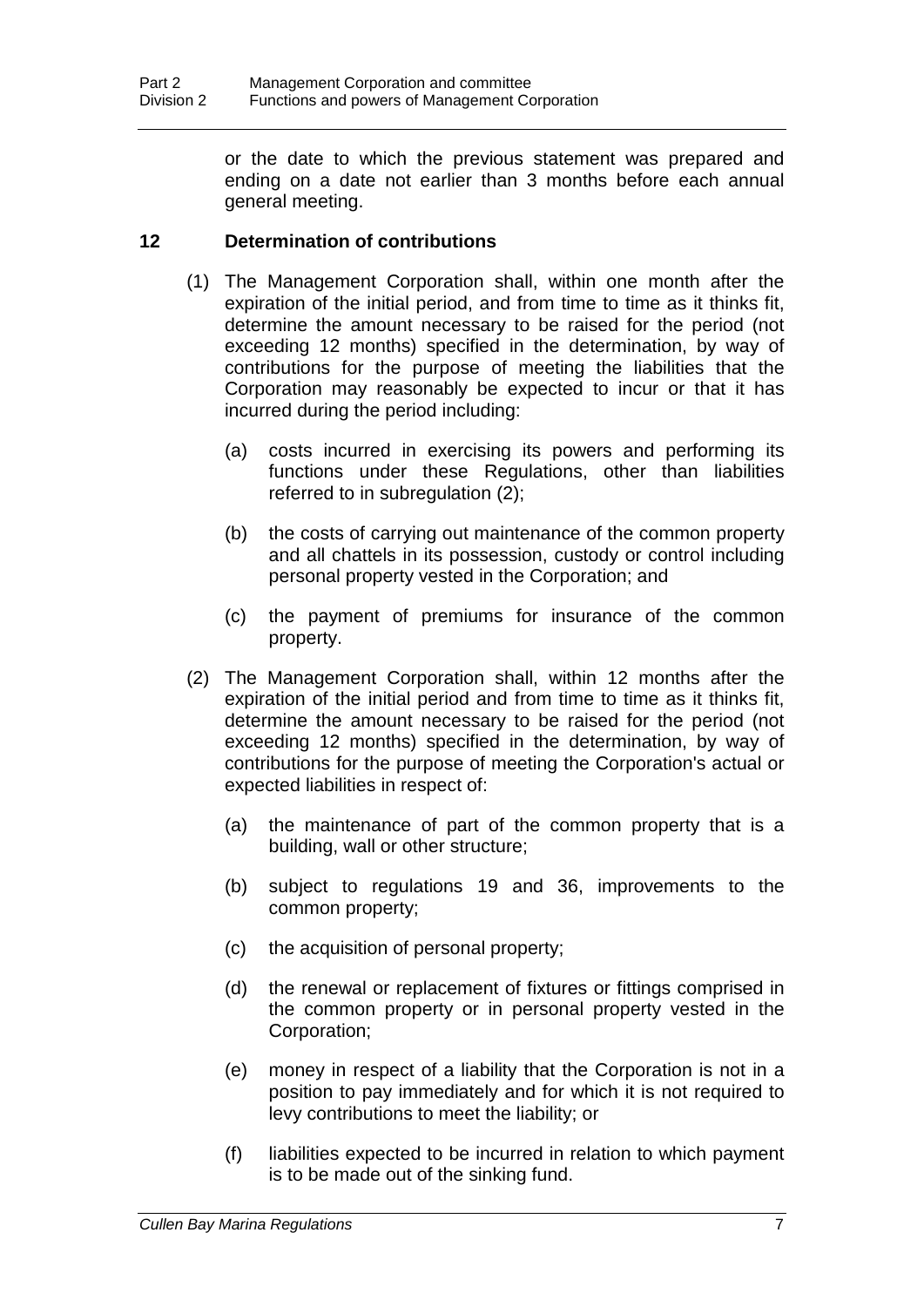- (3) Where the Management Corporation becomes liable for a sum for which it has insufficient funds to enable it to pay, it shall determine the amount necessary to be raised by way of contributions for the purpose of meeting the liability.
- (4) A determination made by the Management Corporation under this regulation may specify that the amounts to be raised shall be raised by regular periodic contributions as specified in the determination.

### **13 Levy of contributions**

- (1) The Management Corporation shall, from time to time, by notice in writing served on each person liable for its payment, levy contributions payable under these regulations in respect of each lot.
- (2) Subject to subregulation (5), the contribution shall be levied on the person liable for the contribution to raise the amounts referred to in regulation 12 in the same proportion as the lot entitlement of his or her lot, as at the date of the determination, bears to the aggregate lot entitlement of all the lots at that date.
- (3) The notice shall specify the amount, the time for and the manner of payment, of the contributions.
- (4) Where the developer is the owner of a lot the developer is responsible for payment of contributions.
- (5) Where an expenditure relates to a specific liability under regulation 12(2)(e), and for which it has no funds, the Management Corporation may determine, by special resolution, that contributions for the expenditure may be in a proportion other than the lot entitlement of each lot.
- (6) The owner of a lot is liable, jointly and severally with a person who was liable to pay a contribution levied under these Regulations when the owner became the owner of the lot, to pay such part of the contribution that remained unpaid when he or she became the owner.
- (7) The owner of a lot is liable for the regular periodic contributions referred to in regulation 12(4) to the administrative fund and sinking fund duly levied on the owner, whether or not the notice of the levy of the contributions was served on the owner.
- (8) Without affecting the liability of the owner of the lot, where a mortgagee is in possession of a lot, the mortgagee is liable jointly and severally with the owner for a contribution on the lot levied under these Regulations.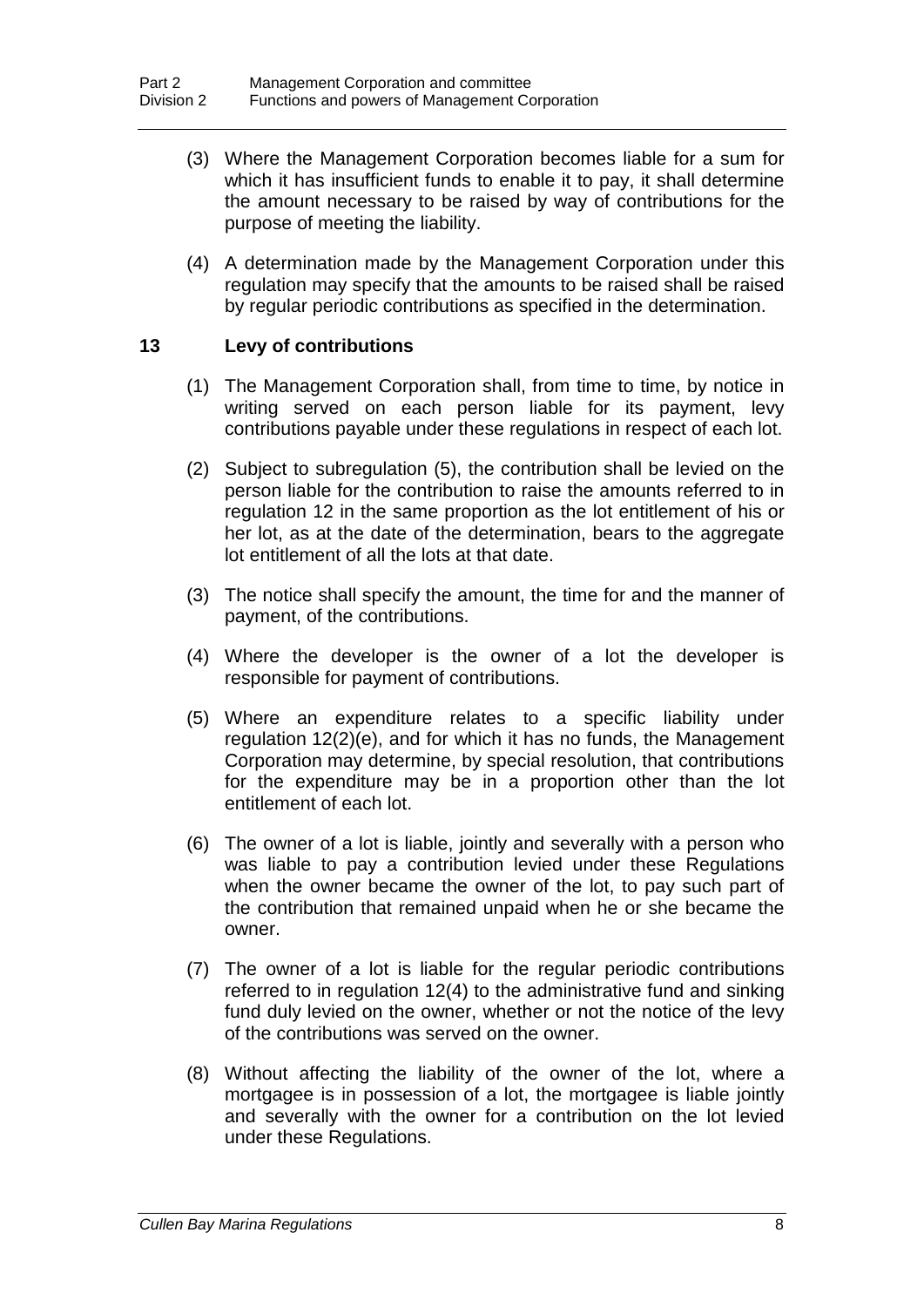- (9) A contribution levied under this regulation:
	- (a) becomes due and payable to the Management Corporation in accordance with the Corporation's determination to make the levy;
	- (b) bears interest compounding monthly at the rate of 10% per year, or such lesser amount as the Corporation, by special resolution, determines; and
	- (c) may be recovered as a debt by the Corporation in a court of competent jurisdiction, and recovery may include such reasonable costs, if any, as the court allows.
- (10) Interest paid under subregulation (9)(b) shall form part of the fund to which the contribution belongs.

### **14 Administrative Fund and Sinking Fund**

- (1) The Management Corporation shall establish a fund to be known as the Administrative Fund.
- (2) The Management Corporation shall pay into the administrative fund the following:
	- (a) the amounts paid as contributions determined under regulation 12(1);
	- (b) amounts received by the Corporation, including proceeds of the sale or disposal of the Corporation's personal property;
	- (c) fees paid under regulation 10(7) or 18(2);
	- (d) amounts paid to it by way of discharge of insurance claims.
- (3) The Management Corporation shall establish a fund to be known as the Sinking Fund.
- (4) The Management Corporation shall pay into the sinking fund the following:
	- (a) the amounts paid as contributions determined under regulation 12(2);
	- (b) amounts paid to it by way of discharge of insurance claims not paid into the administrative fund;
	- (c) any amounts received by the Corporation and not payable or paid into the administrative fund.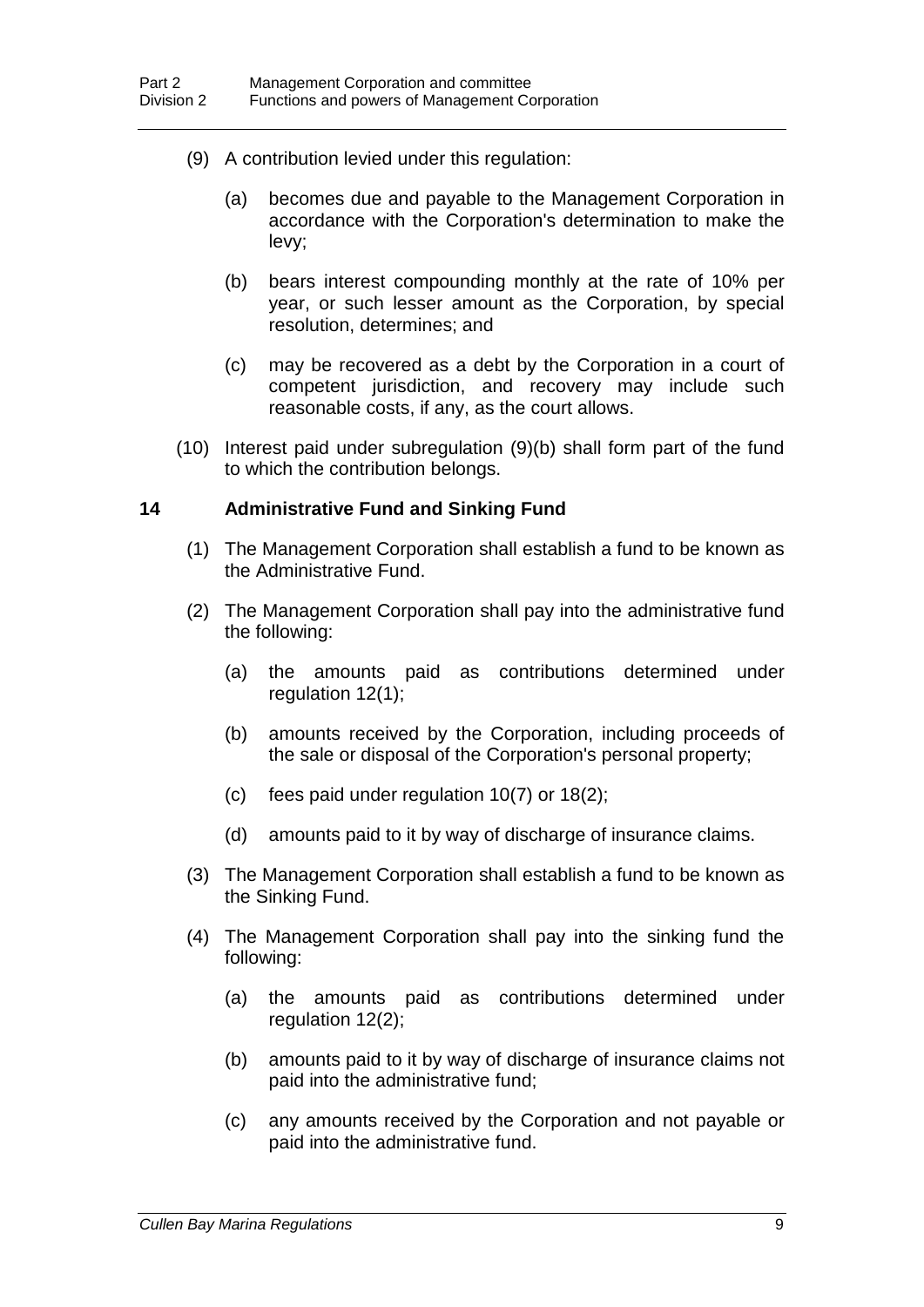- (5) Interest received on an investment made under this regulation shall form part of the fund from which the money to make the investment was expended.
- (6) Subject to subregulation (7), the Management Corporation shall not disburse money:
	- (a) from the administrative fund except for the purpose of meeting liabilities referred to in regulation 12(1); or
	- (b) from the sinking fund except for the purpose of meeting liabilities referred to in regulation 12(2).
- (7) The Management Corporation shall not disburse money from the administrative fund or the sinking fund except for the purpose of carrying out its powers and functions under these Regulations.

### **15 Banking and investment of Corporation money**

- (1) The Management Corporation shall open and maintain ADI accounts for its administrative and sinking funds and shall pay into the relevant account all money received by it and shall pay from the relevant account all money expended by it.
- (2) Subject to subregulation (3), the Management Corporation's money may be invested:
	- (a) in such manner as trust funds may be invested under the *Trustee Act*; or
	- (b) in such other manner as is authorised by a special resolution.
- (3) The Management Corporation shall not invest its money in mortgage of land.
- (4) No moneys shall be paid out of an account referred to in this regulation except on the authority of the Management Corporation.

### **16 Management Corporation's power to borrow**

The Management Corporation may, if authorised by special resolution:

- (a) borrow money required by it for the purpose of performing its duties or functions or exercising its powers; and
- (b) secure the repayment of money borrowed by it and the payment of interest on the money,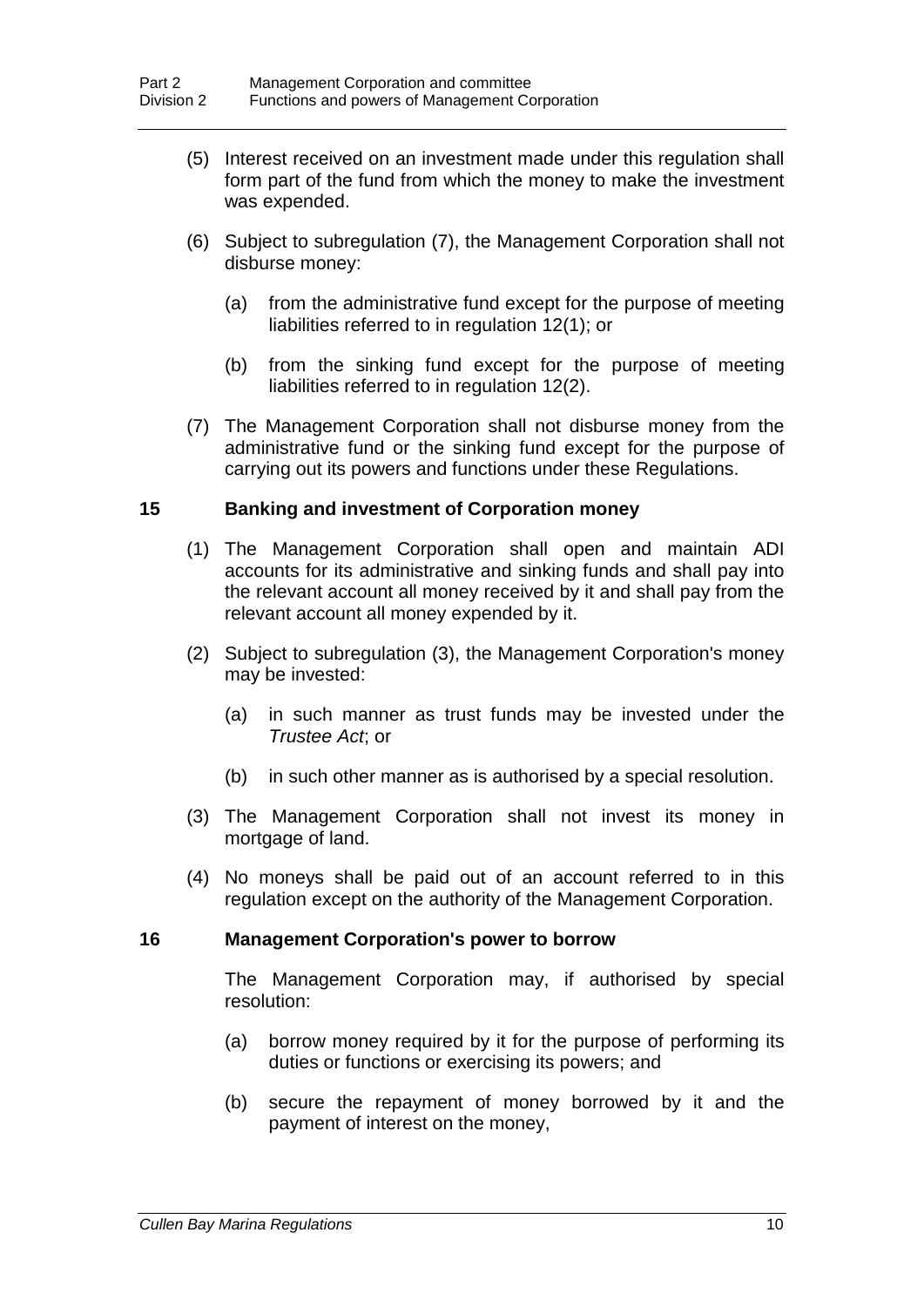on such terms and conditions relating to the security, repayment and interest in such manner as is agreed between the Corporation and the lender.

### **17 Apportionment of expenditure in respect of staged development**

Notwithstanding anything in this Part, money due to or held by the Management Corporation immediately before the grant of freehold title to land relating to a second or subsequent completed stage of the development shall be apportioned for expenditure on or in relation to the completed lots and common property in the development immediately before the grant of the freehold title to land relating to the second or subsequent completed stage of the development.

### **18 Statement of members' liability to Management Corporation and inspection of books, &c.**

- (1) A person referred to in regulation 10(7) may apply to the Management Corporation in relation to any matter referred to in subregulation (3).
- (2) An application under subregulation (1) shall be in writing accompanied by a fee, not exceeding the reasonable cost to the Management Corporation of providing the information or making available the books and records, as the Corporation determines by resolution.
- (3) The matters in relation to which an application may be made under this regulation include:
	- (a) the name and address of each person who is the Chairman, secretary or treasurer or a member of the committee;
	- (b) inspection of:
		- (i) the relevant part of the roll;
		- (ii) the notices and orders referred to in regulation 9;
		- (iii) the plans, specifications, certificates, diagrams and other documents required under these Regulations;
		- (iv) the minutes of general meetings of the Management Corporation and of the committee;
		- (v) the books of account of the Management Corporation;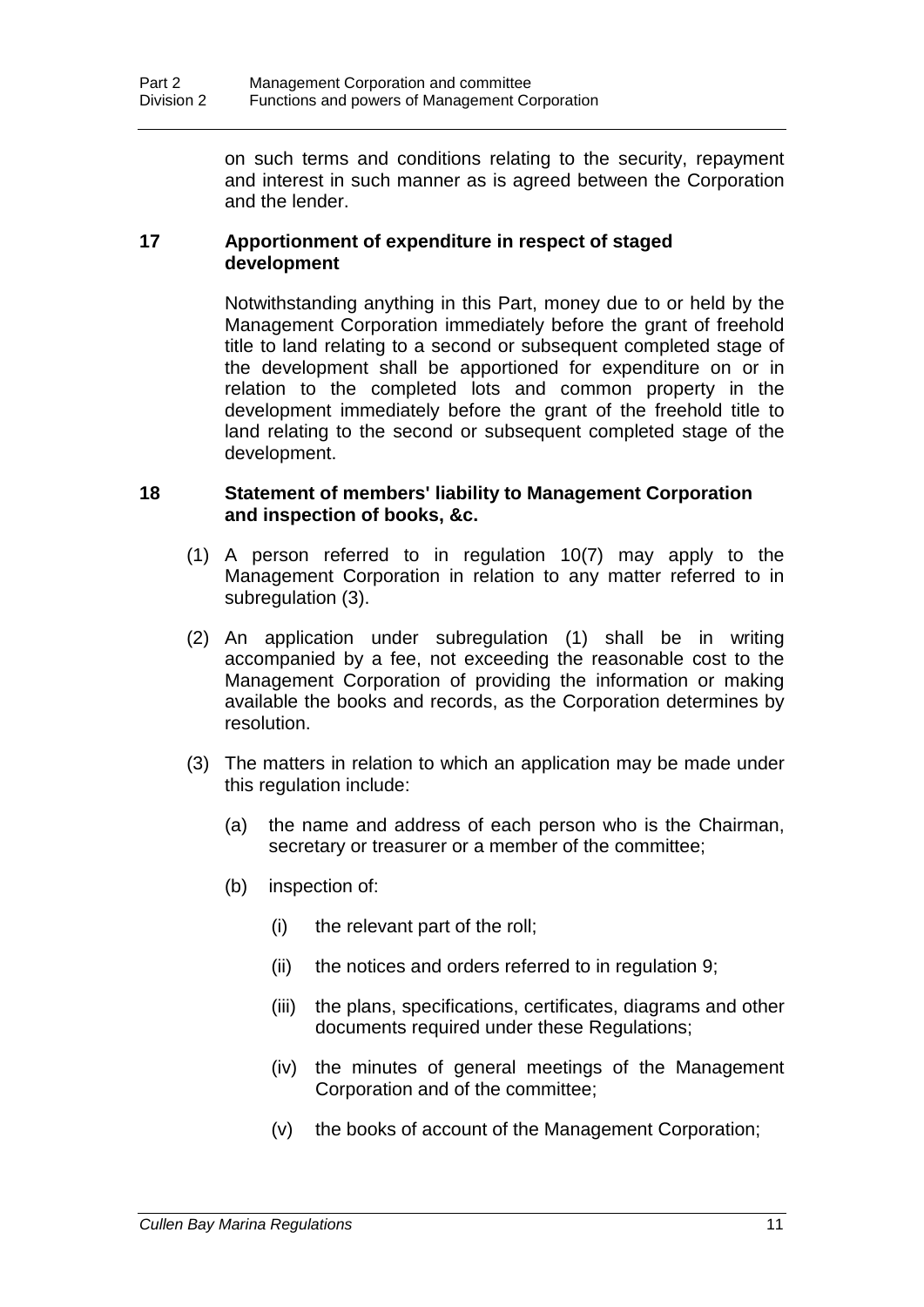- (vi) a copy of the statement of accounts of the Management Corporation last prepared by it in accordance with regulation 11(2);
- (vii) every current policy of insurance effected by the Management Corporation and the receipt for the premium last paid in respect of each policy;
- (viii) any other record or document in the custody or under the control of the Management Corporation; and
- (ix) the By-laws;
- (c) the provision of a certificate relating to the lot for which the application was made as to:
	- (i) the amount of regular periodic contributions determined by the Management Corporation under regulation 12(1) and (2) and the periods for which the contributions are payable; and
	- (ii) the amount, if any, that remains unpaid of a contribution levied under regulation 12; and
- (d) the provision of a copy of the By-laws.
- (4) The Management Corporation shall, as soon as reasonably practicable after receipt of an application:
	- (a) provide the information requested; or
	- (b) make available the books and records of the Corporation for inspection, and give the applicant reasonable opportunity to make the inspection.

Penalty: \$400.

- (5) Where the Management Corporation and the applicant fail, within 3 days after receipt of the application by the Corporation, to agree on the time and place at which an inspection under subregulation (3)(b) is to take place, the Corporation shall, without delay, by notice sent by post to the applicant or his or her agent, fix a day for the inspection, not later than 10 days after receipt of the application, and time, between 9 a.m. and 8 p.m., specified in the notice.
- (6) In this regulation *inspect*, in relation to a document, includes making copies of or taking extracts from the document.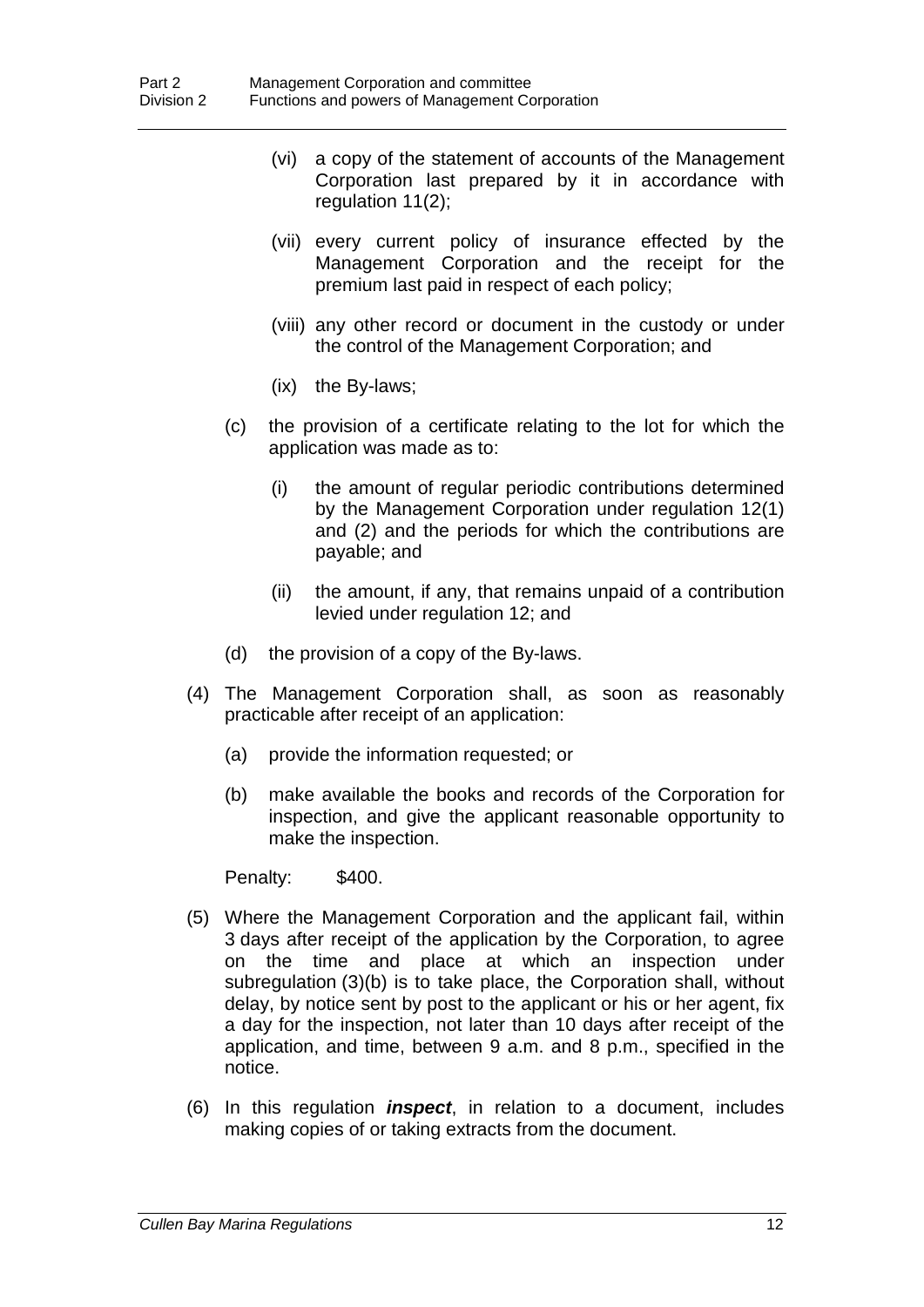### **19 Improvements to common property**

- (1) The Management Corporation may make or cause to be made improvements to the common property where:
	- (a) the Corporation, by resolution without dissent, so resolves;
	- (b) the Corporation resolves by special resolution in general meeting that the improvements are essential for the health, safety or security of users of the common property; or
	- (c) the costs of the improvements in a particular case do not exceed the amount calculated under subregulation (2).
- (2) For the purposes of subregulation (1)(c), the cost of the improvement shall not exceed the amount obtained using \$200 as the multiplicand and the number of lots (other than the common property) in the lot plan as the multiplier.

### **20 Breaches may be remedied**

- (1) Where a person commits a breach, by act or omission, of these Regulations, the Management Corporation may serve on the person a notice in writing giving particulars of the breach and requiring the person to remedy it within a reasonable time specified in the notice.
- (2) Where the person on whom the notice under subregulation (1) has been served fails to comply with the notice, the Management Corporation may remedy the breach.

### **21 Agreements with members**

The Management Corporation may, if authorised by a special resolution, enter into and carry out an agreement with the owner or occupier of a lot providing for the repair or maintenance of the lot or for the provision of amenities or services by the Corporation to the lot or to the owner or occupier.

### **22 Special privileges relating to common property**

- (1) The Management Corporation may, if authorised by a special resolution, grant to a member or a person who has derived an interest in a lot through a member, a special privilege, other than a lease, in respect of the enjoyment of a part of the common property.
- (2) A grant under subregulation (1) may be terminated in accordance with an ordinary resolution by notice in writing given by the Management Corporation to the grantee.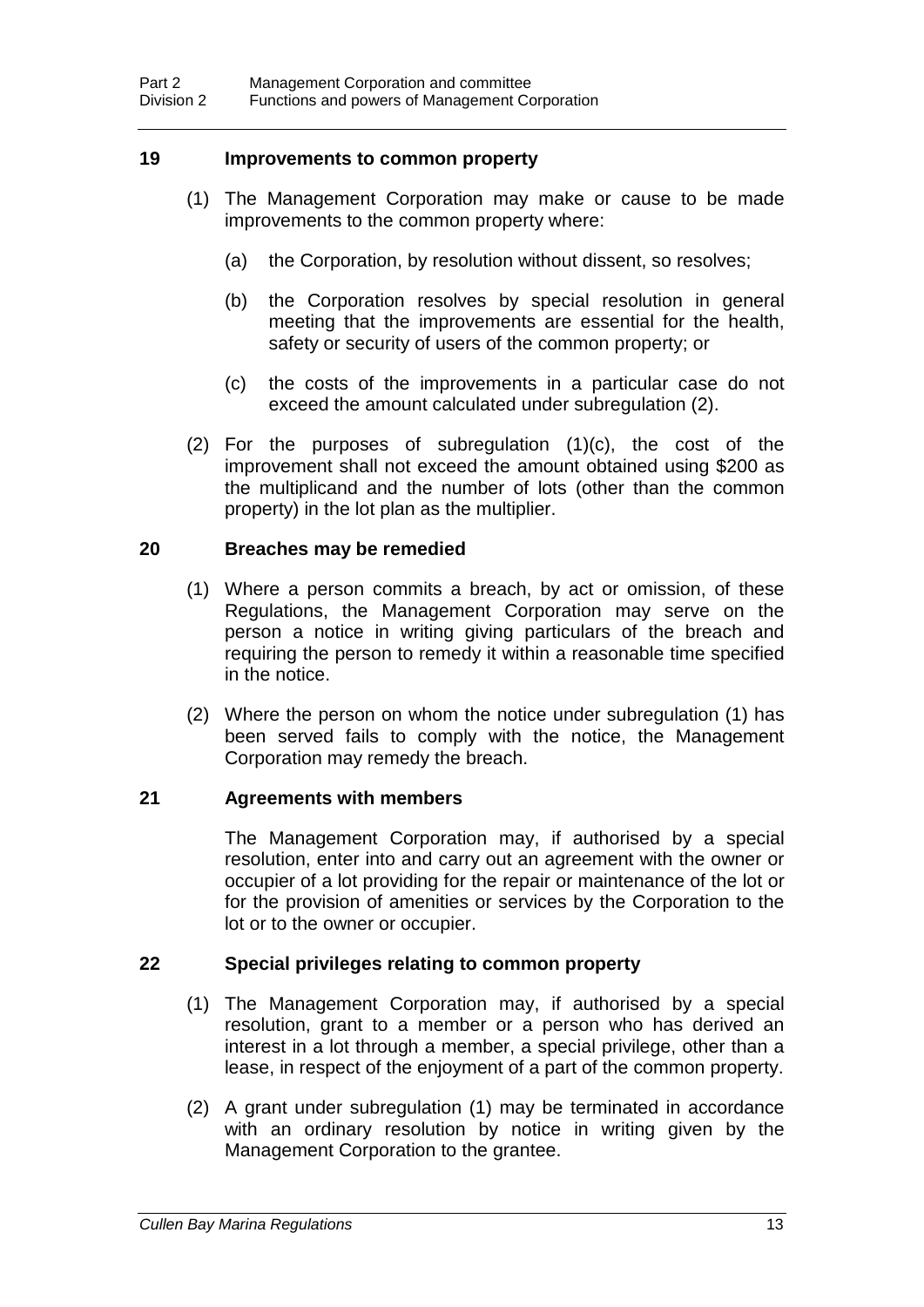### **23 Power of entry**

- (1) The Management Corporation may, by its employees, agents or contractors, enter a lot:
	- (a) to exercise its powers under these Regulations;
	- (b) to do any work required to be carried out by the Corporation in accordance with a notice given by a statutory corporation or a municipal authority; or
	- (c) to renew or replace its personal property or fixtures that are part of the common property.
- (2) The power to enter referred to in subregulation (1) may be exercised by the Management Corporation:
	- (a) in an emergency at any time; or
	- (b) in any other case at a reasonable time after notice in writing has been given to the owner or occupier of a lot that is likely to be affected.
- (3) Where the owner of a lot is a member of a body corporate the owner or an occupier of the lot shall be taken to have received a notice referred to in subregulation (2)(b) if the notice is sent to the body corporate by prepaid post to the last address entered on the roll.
- (4) A person shall not obstruct or hinder the Management Corporation in the exercise of its powers under this Regulation.

Penalty for an offence against this subregulation: \$200.

### **24 Recovery for certain repairs, &c.**

- (1) Where the Management Corporation has performed an act that it was required or authorised by these Regulations or any other law in force in the Territory to perform, and that related to one lot only or some of the lots only, the money expended by the Corporation in performing that act is recoverable by the Corporation as a debt from the owner or owners for the time being of that lot or those lots.
- (2) Where the act referred to in subregulation (1) related to some of the lots only, the amount recoverable from an owner in respect of a lot bears to the whole amount of the debt the same proportion as the lot entitlement of the lot bears to the aggregate lot entitlement of all those lots.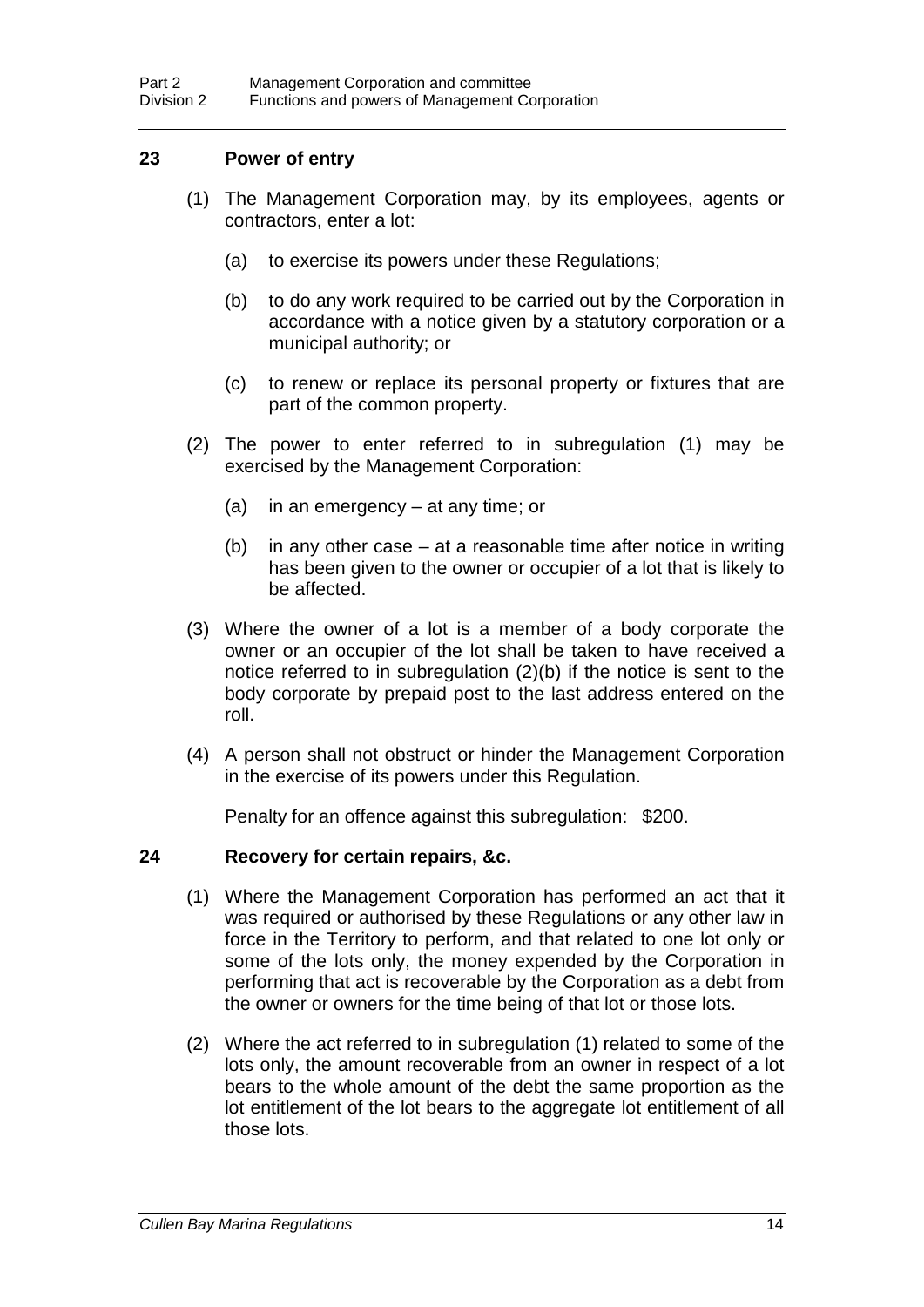- (3) For the purposes of this regulation:
	- (a) *act* includes repairs and work; and
	- (b) an act shall be deemed to relate to a lot if, but only if, the act is wholly or substantially for the benefit of the lot or wholly or substantially the liability or the responsibility of the owner of the lot.

#### **25 Recovery of expenditure resulting from fault**

Where the Management Corporation has incurred expenditure or performed any repairs, work or act that it was required or authorised by these Regulations or any other law in force in the Territory, to perform, the expenditure, repairs, work or act having been rendered necessary by reason of a wilful or negligent act or omission on the part of an owner, the amount of the expenditure, or of money expended by the Corporation in performing the repairs, work or act, is recoverable by it from the owner as a debt.

#### **26 Liability of co-owners**

Where a lot is jointly owned and an amount is recoverable under regulations 12, 13, 24 or 25 from the owner of the lot, the liability of the persons in respect of the payment of the amount is joint and several.

#### **27 Restrictions on powers of Management Corporation**

- (1) Notwithstanding anything contained elsewhere in these Regulations, the Management Corporation shall not, during the initial period:
	- (a) alter the common property or erect a structure on the common property; or
	- (b) borrow money or give securities,

unless the doing of the thing is authorised by an order of a court.

- (2) Without affecting any other remedy available against the Developer, where the Management Corporation contravenes subregulation (1):
	- (a) the Developer is liable for a loss suffered by the Corporation or an owner of a lot as a result of the contravention; and
	- (b) the Corporation or an owner may recover from the Developer, as damages for breach of statutory duty, a loss suffered by it or him or her,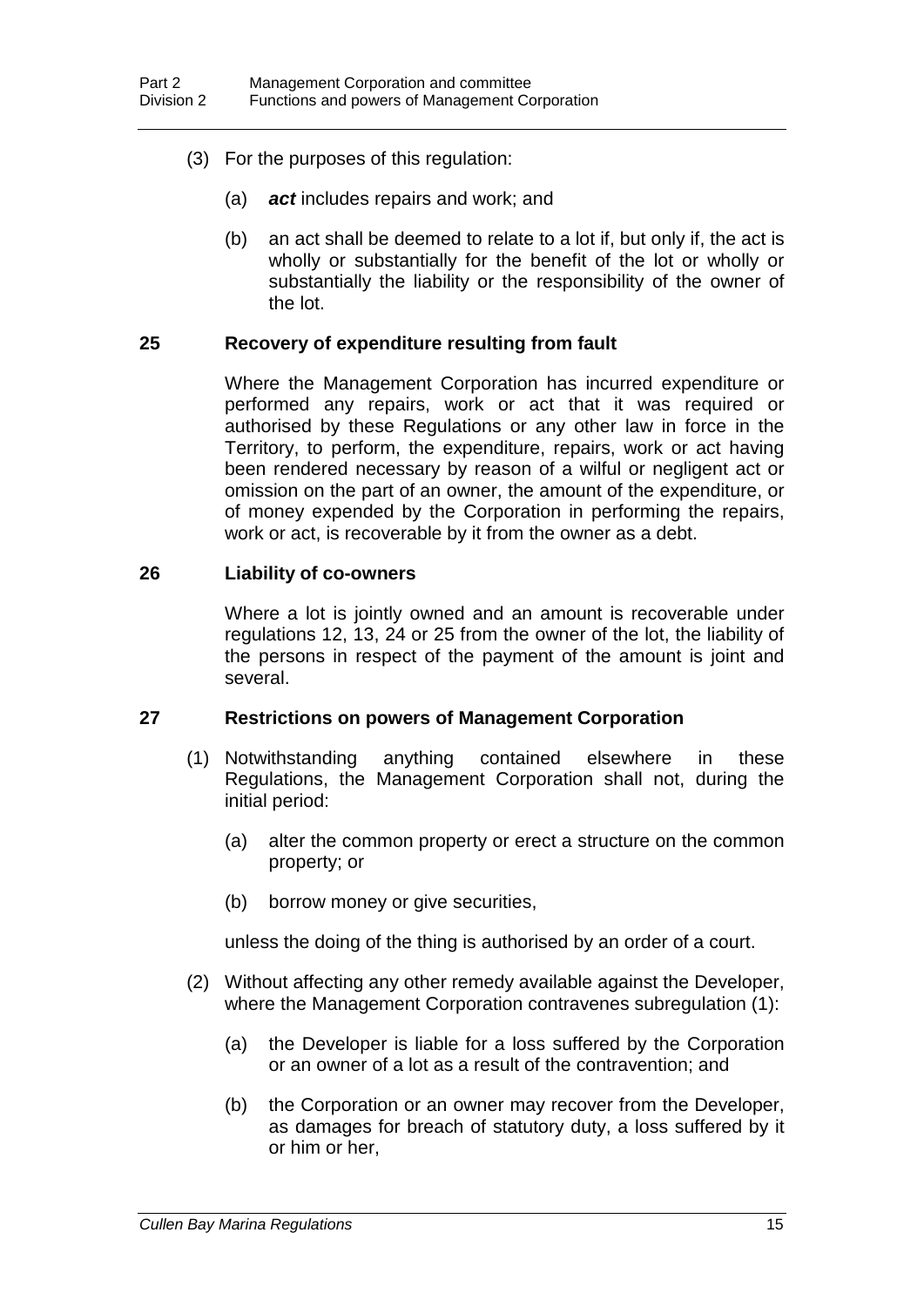#### unless:

- (c) the contravention occurred without the knowledge of the Developer;
- (d) the Developer was not in a position to influence the conduct of the Corporation in relation to the contravention; or
- (e) the Developer, being in such a position, used due diligence to prevent the contravention.

### **Division 3 Committee of Management Corporation**

### **28 Constitution of committee before first annual general meeting**

- (1) Until the first annual general meeting, the committee consists of all the members of the Management Corporation.
- (2) Until the first annual general meeting, the committee shall not perform a duty or function imposed, or exercise a power conferred, on the Management Corporation unless it is authorised by a special resolution to do so.

### **29 Constitution of committee after first annual general meeting**

- (1) After the first annual general meeting the committee shall consist of such number of eligible persons, being not less than 4 nor more than 12, as are elected by the persons who are owners of lots.
- (2) A person is an eligible person for the purposes of subregulation (1) if the person is:
	- (a) an owner of a lot;
	- (b) a nominee of a body corporate that is an owner of a lot;
	- (c) a person who is nominated for election by an owner of a lot who is not a candidate for election,
- (3) Subject to this regulation, the number of members of the committee may be varied by ordinary resolution of the Management Corporation passed at a general meeting.
- (4) The members of the committee shall be elected at each annual general meeting.
- (5) Subject to regulation 30, the term of office of a member of the committee commences at the first meeting of the committee held after the annual general meeting at which the person is elected as a member and ends immediately after the annual general meeting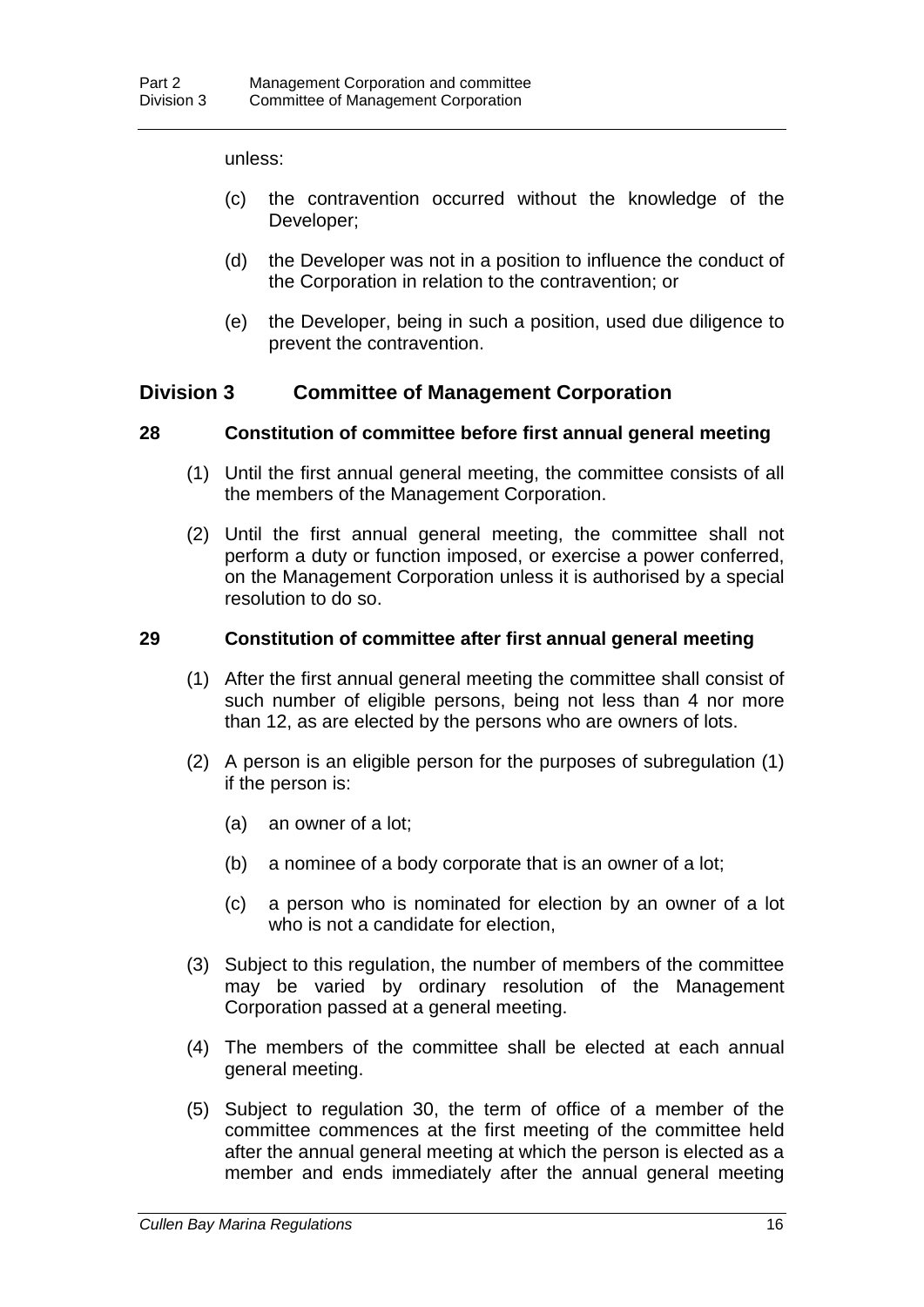next following.

- (6) The Management Corporation may, by special resolution, remove a member of the committee before the expiry of the person's term of office and appoint another member of the Corporation in his or her place to hold office for the unexpired period of the term.
- (7) A member of the committee may, with the consent of the committee, appoint a person to act in his or her place at a meeting of the committee, and if the person is a member of the committee, the person may separately vote on a matter in his or her capacity as a member and on behalf of the member in whose place the person has been appointed to act.

### **30 Vacation of office of member of committee**

- (1) The office of a person elected as a member of the committee becomes vacant:
	- (a) where he or she was an owner of a lot at the time of the election and ceases to be an owner;
	- (b) where he or she was not the owner of a lot at the time of the election or was a nominee and the person who made the nomination for election or the body corporate for which he or she is a nominee:
		- (i) ceases to be an owner; or
		- (ii) notifies the Management Corporation, in writing, that his or her office as a member is vacated;
	- (c) on the receipt by the Management Corporation of notice in writing of the resignation of the person as a member of the committee;
	- (d) where the person is absent, except on leave granted by the committee, from 3 consecutive meetings of the committee of which notice has been given;
	- (e) if the person becomes bankrupt, applies to take the benefit of a law for the relief of bankrupt or insolvent debtors, compounds with his or her creditors or makes an assignment of his or her remuneration for their benefit;
	- (f) where the person is convicted of an indictable offence;
	- (g) where the person dies or becomes subject to mental incapacity; or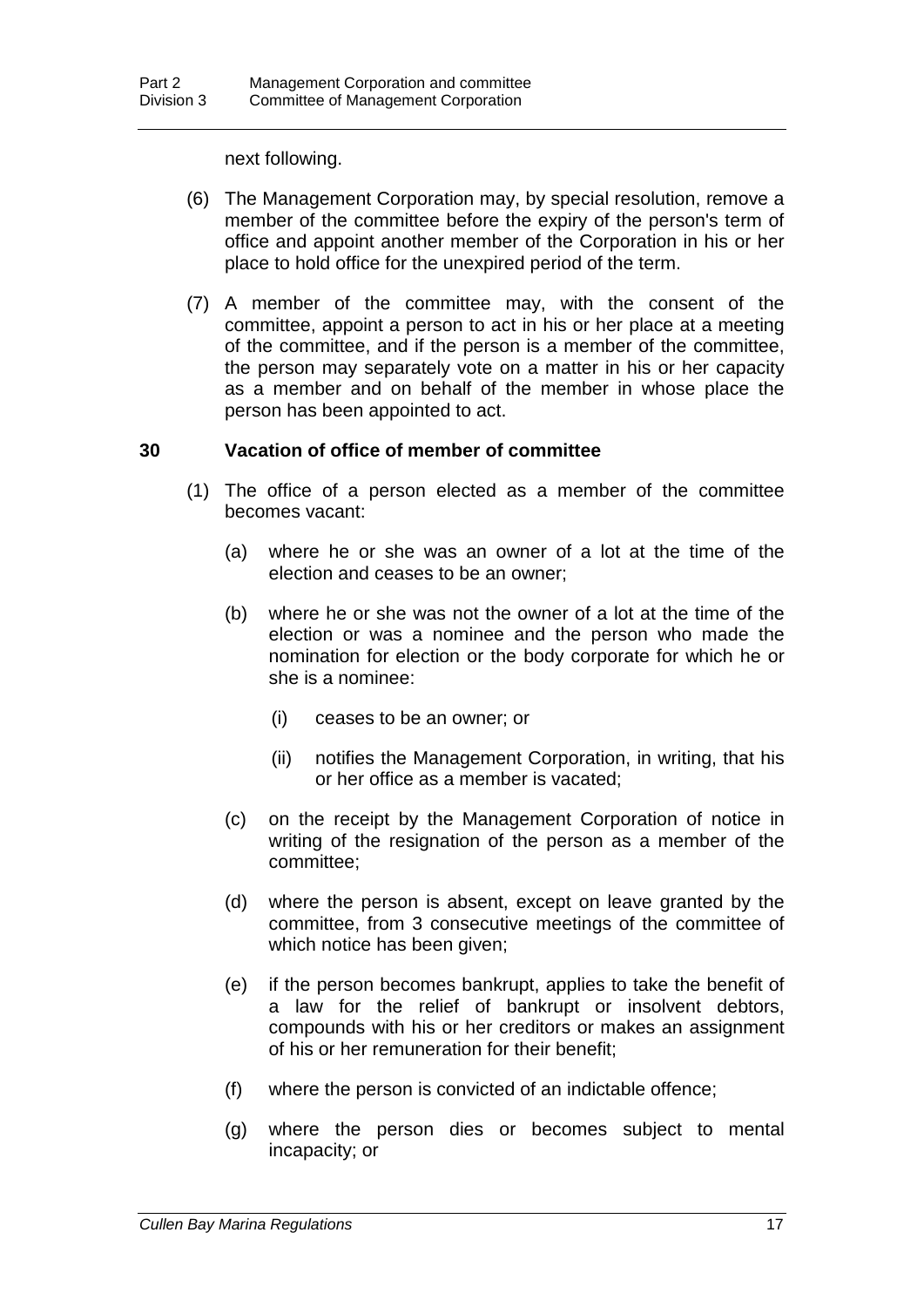- (h) where the Management Corporation, by special resolution under regulation 29(6), removes the member from office.
- (2) Where a vacancy in the office of a member of the committee has occurred, the committee may appoint a person who is eligible for election to fill the vacancy for the balance of the term of office.

### **31 Meetings of committee**

- (1) Subject to these regulations, the committee may meet for the conduct of business as and when it determines and may adjourn and otherwise regulate its meetings as it thinks fit.
- (2) A member of the committee may convene a meeting of the committee by giving to each other member not less than 7 days notice in writing specifying the business that the member proposes to bring before the meeting and the time and place of the meeting.
- (3) At a meeting of the committee a majority of the persons comprising the number determined under regulation 29 to constitute the committee shall constitute a quorum of the committee.
- (4) At a meeting of the committee the Chairman shall have a deliberative vote and in the event of an equality of votes also has a casting vote.
- (5) The committee shall cause to be kept full and accurate minutes of its meetings including a record of notices given under subregulation (6) and a record of its decisions.
- (6) A decision of the committee has no force or effect where, before the decision is made, notice in writing is given to the secretary of the committee by one or more owners of lots, the sum of whose lot entitlement exceeds 50% of the aggregate lot entitlement, that the making of the decision is opposed by those owners.

#### **32 Chairman, secretary and treasurer**

- (1) Until a person is elected as Chairman by the committee under subregulation (2), the person elected as Chairman of the Management Corporation at its first annual general meeting shall preside at the first meeting of the committee held after the first annual general meeting of the Management Corporation.
- (2) At the first meeting of the committee held after the first or a subsequent annual general meeting of the Management Corporation the members of the committee shall elect one of their number to be Chairman, one to be Deputy Chairman, one to be secretary and one to be treasurer.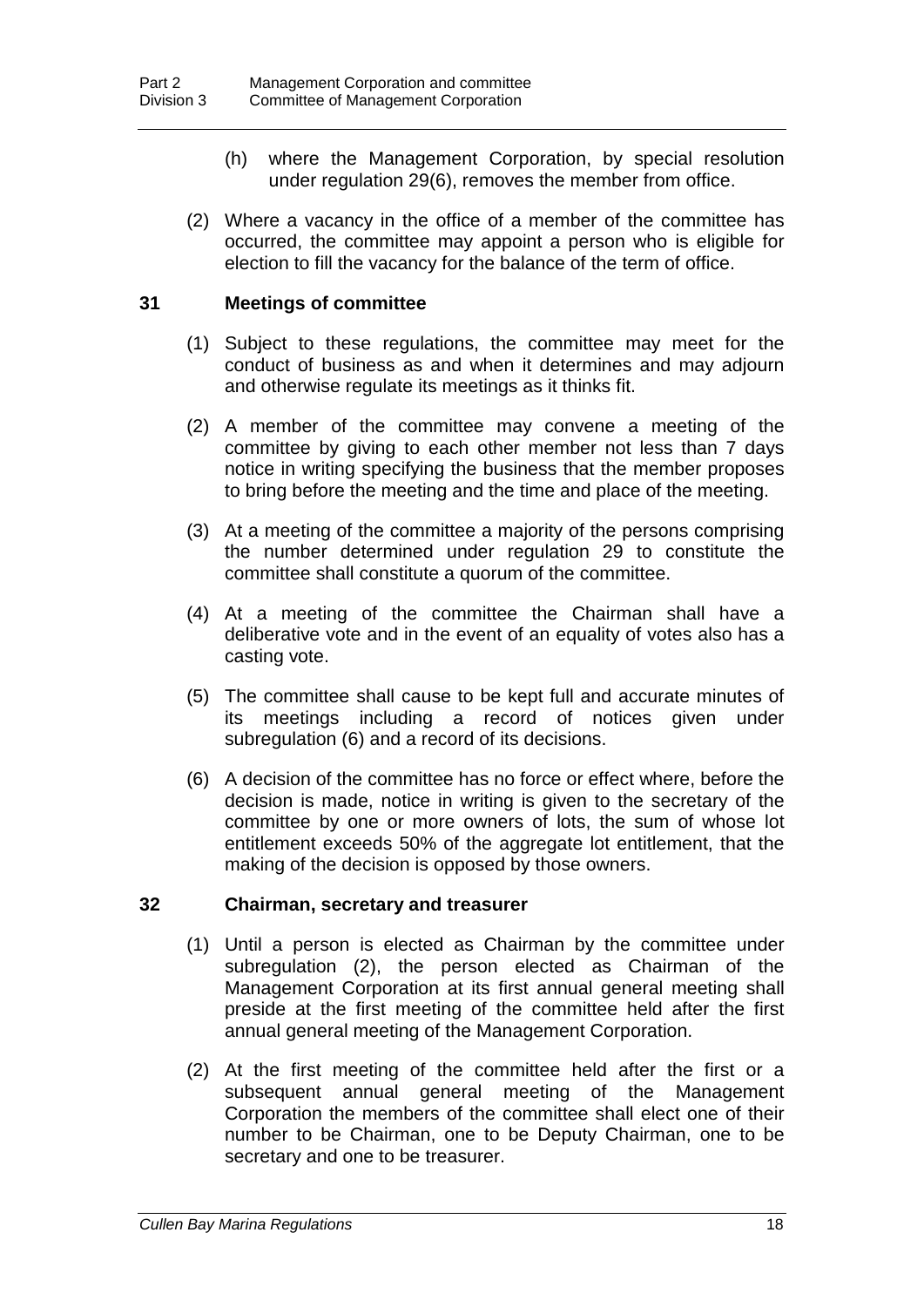- (3) Subject to regulation 30, the term of office of a person elected as Chairman commences as soon as that person is elected as such under subregulation (2) and ends immediately on the election of a Chairman at the first meeting of the committee held after the next annual general meeting.
- (4) Subject to regulation 30, the term of office of a person elected as Deputy Chairman, secretary or treasurer commences as soon as that person is elected as such under subregulation (2) and ends immediately after the annual general meeting next following.
- (5) The person elected as Chairman under subregulation (2) shall preside at every general meeting of the Management Corporation and at every meeting of the committee at which he or she is present.
- (6) Where the Chairman is absent from a general meeting of the Management Corporation or a meeting of the committee the Deputy Chairman shall preside and where the Chairman and Deputy Chairman are absent the members of the Management Corporation or the members of the committee, as the case requires, shall elect one of their number to act as Chairman.

### **33 Powers, &c., of treasurer**

- (1) A person shall not exercise the powers or perform a function of the Management Corporation or of the treasurer, being a power or function relating to receipt, expenditure or accounting for money or the keeping of books of account, unless the person is:
	- (a) the treasurer;
	- (b) the corporation manager; or
	- (c) a person with whom the treasurer is required by an order of the committee to jointly exercise the power or perform jointly the function and who is enabling the Treasurer to comply with the order.

Penalty: \$500.

- (2) The committee may, by notice in writing served on the treasurer, order that the treasurer shall not exercise any of the powers, or perform any of the functions specified in the notice, except jointly with another person so specified.
- (3) A person who has possession or control of:
	- (a) records, books of account or keys belonging to the Management Corporation; or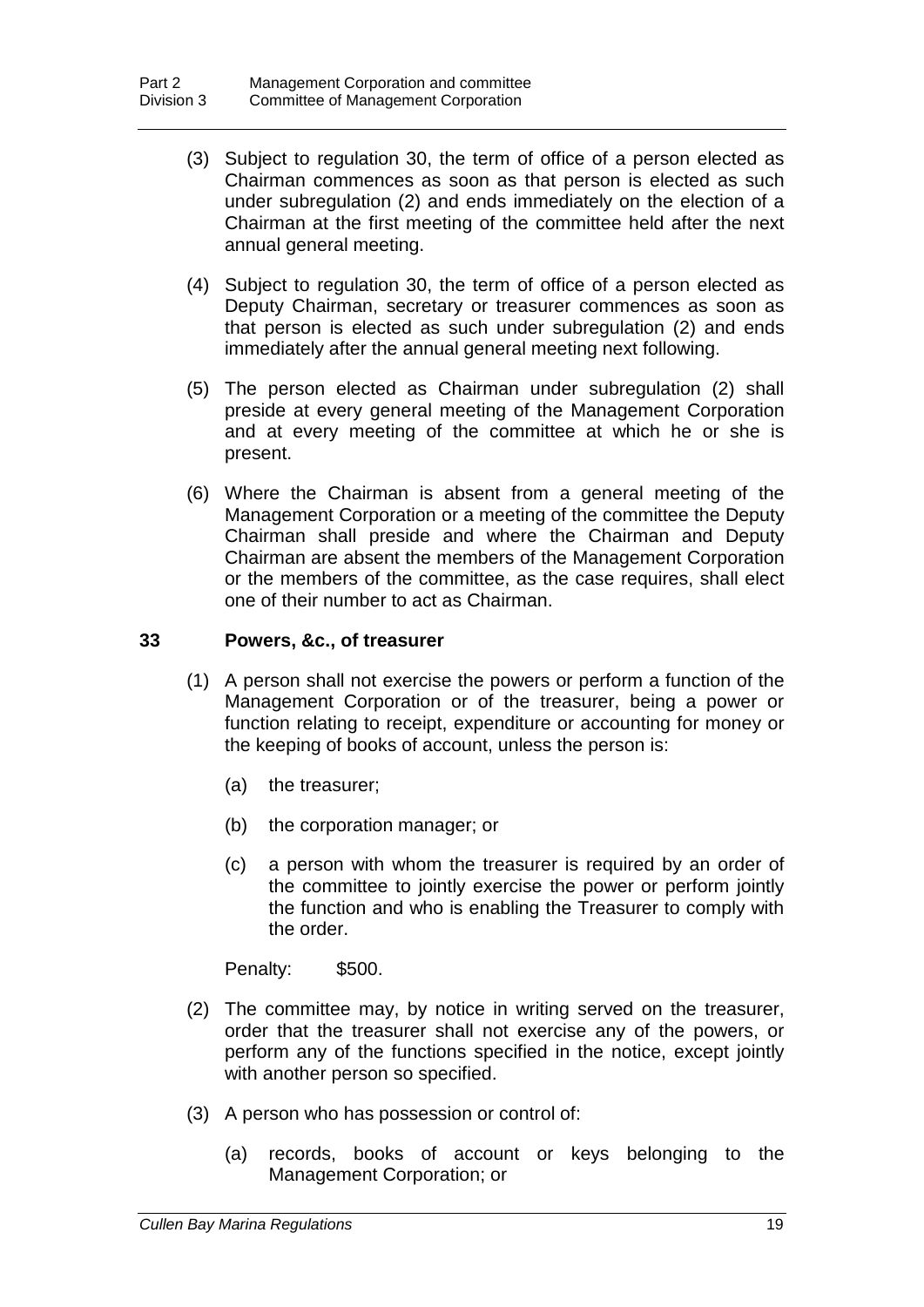(b) other property of the Corporation,

shall, within 7 days after service on the person of notice of a resolution of the committee requiring the person to do so, deliver the records, books of account, keys or other property to a member of the committee specified in the notice.

Penalty: \$500

### **34 Delegation by treasurer**

- (1) The treasurer may by notice in writing, delegate to a member of the committee approved for the purpose by the committee, or a person employed or engaged under regulation 39, any of his or her powers and functions under these Regulations, specified in the instrument of delegation and subject to any limitations as to time or otherwise as are so specified, other than this power of delegation.
- (2) A power or function delegated under this regulation, when exercised or performed by the delegate, shall, for the purposes of these Regulations, be deemed to have been exercised or performed by the treasurer.
- (3) A delegation under this regulation does not prevent the exercise of a power or the performance of a function by the treasurer.

### **35 Committee's decisions to be decisions of Management Corporation**

- (1) Subject to these Regulations, the decision of the committee on a matter, other than a restricted matter, is the decision of the Management Corporation.
- (2) Notwithstanding that a committee holds office, the Management Corporation may, in general meeting, continue to exercise all or any of the powers, or perform all or any of the functions conferred or imposed on it by these Regulations.
- (3) In this regulation, *restricted matter*, in relation to the committee, means:
	- (a) a matter, a decision on which may, in accordance with these Regulations, only be made by the Management Corporation in pursuance of a resolution without dissent or a special resolution or in general meeting of the Corporation;
	- (b) a matter specified in a resolution of the Corporation passed for the purposes of regulation 36 or 37;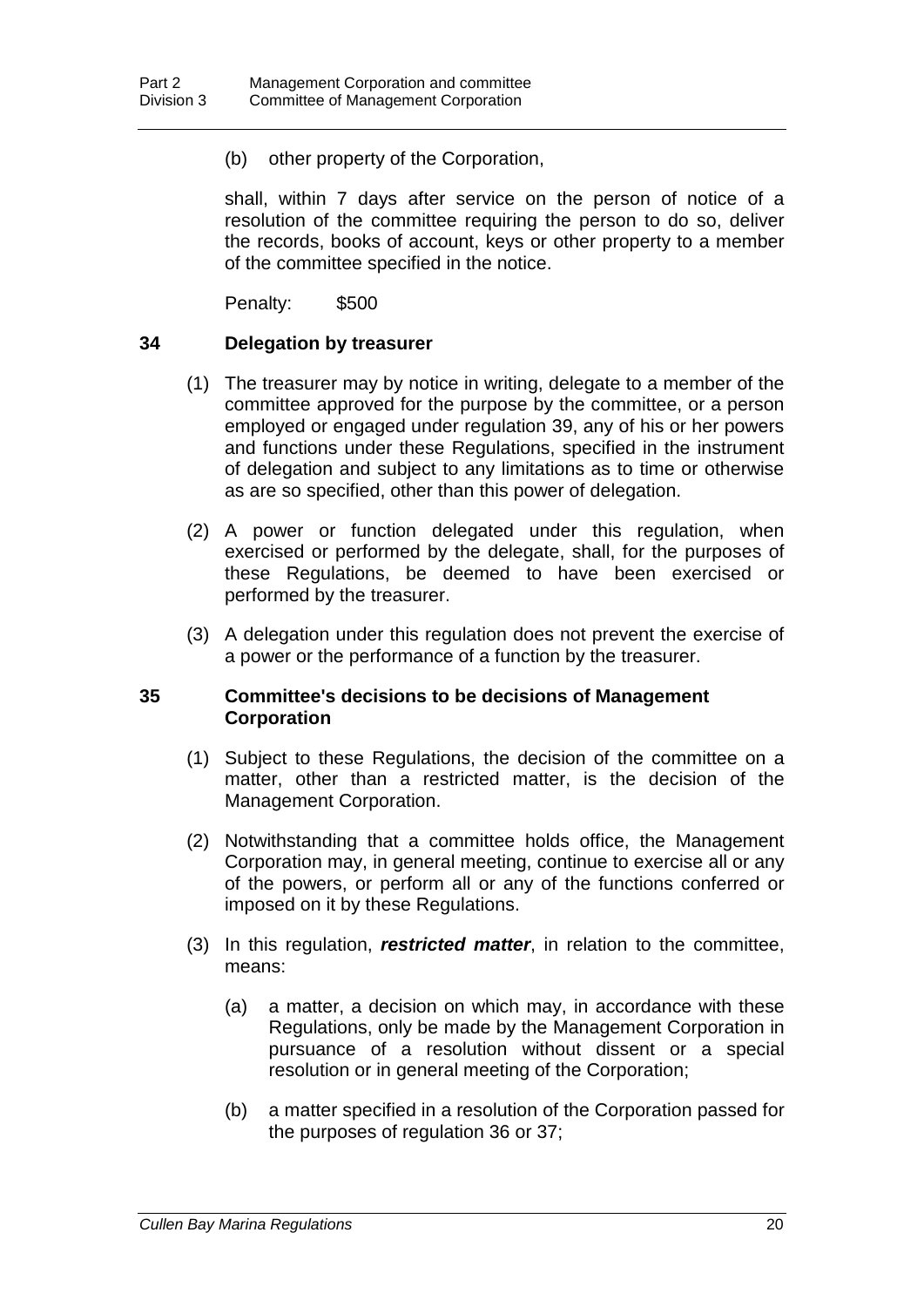- (c) a matter relating to the striking of a special monetary levy on all members;
- (d) a matter that seeks to alter the rights, privileges or obligations of members; or
- (e) a matter that seeks to alter the annual monetary contribution of members.

### **36 Statutory restrictions on powers of committee**

- (1) Unless otherwise determined in pursuance of a special resolution of the Management Corporation, the committee shall not, in any one case, undertake expenditure that exceeds the amounts determined under regulation 12(1) or (2).
- (2) Where proposed expenditure would exceed the amount referred to in subregulation (1), the committee shall:
	- (a) submit the proposal for determination at an extraordinary general meeting of the Management Corporation convened for the purpose of, or for purposes that include, consideration of the proposal; and
	- (b) if the proposed expenditure is in respect of work to be performed or the purchase of personal property, submit to the meeting at least 2 tenders with the proposal.
- (3) Subregulation (1) does not apply to expenditure:
	- (a) in payment of a premium of insurance effected by or on behalf of the Management Corporation;
	- (b) to comply with a notice or order served on the Corporation by a public authority or municipal council; or
	- (c) in discharge of a liability incurred in respect of an obligation of the Corporation authorised by the Corporation in general meeting.
- (4) Where proposed expenditure for improvements to the common property exceeds, in a particular case, the amount calculated under regulation 19(2), the committee shall not cause the expenditure to be made unless:
	- (a) it is made in accordance with a resolution without dissent passed at a general meeting of the Management Corporation; or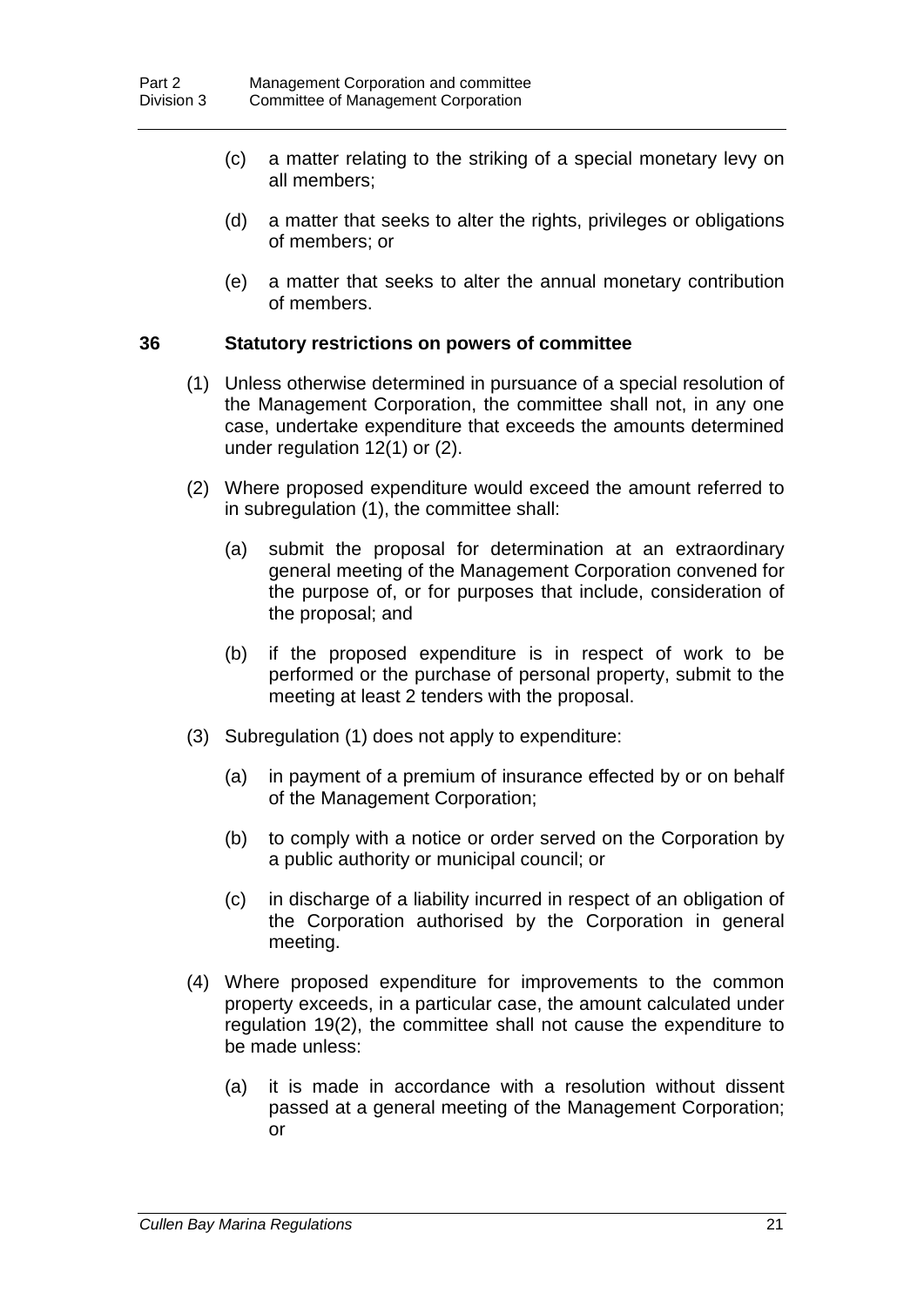(b) it has been resolved by the Management Corporation by special resolution that the improvements are essential for the health, safety or security of users of the common property.

### **37 Restrictions imposed on committee by Management Corporation**

The Management Corporation may, in general meeting, decide what matters or class of matters, if any, shall be determined only by the Corporation in general meeting.

### **38 Delegation by committee**

- (1) Subject to a restriction or direction that may be imposed or given by ordinary resolution passed at a general meeting of the committee, the committee may delegate to one or more of its members or a person employed or engaged under regulation 39, either generally or otherwise as specified in the instrument of delegation, all or any of its powers, functions and duties, other than this power of delegation.
- (2) A power, function or duty delegated under this section, when exercised or performed by the delegate, shall, for the purposes of the Act, these Regulations or the By-laws, be deemed to have been exercised by the committee.
- (3) A delegation under this regulation does not prevent the exercise of a power or the performance of a function or duty by the committee.

### **39 Employees**

- (1) Subject to regulations 36 and 37, the committee may, for and on behalf of the Management Corporation, employ or engage a corporation manager and such other officers, employees and agents as may be necessary for the performance of the functions of the Corporation.
- (2) The terms and conditions applicable in relation to a person employed or engaged under subregulation (1) shall be specified in the contract.

### **40 Records, &c., to be kept by committee**

- (1) The committee shall:
	- (a) keep minutes of its proceedings;
	- (b) cause minutes of proceedings at all general meetings of the Management Corporation to be kept in a minute book of the Corporation kept for the purpose;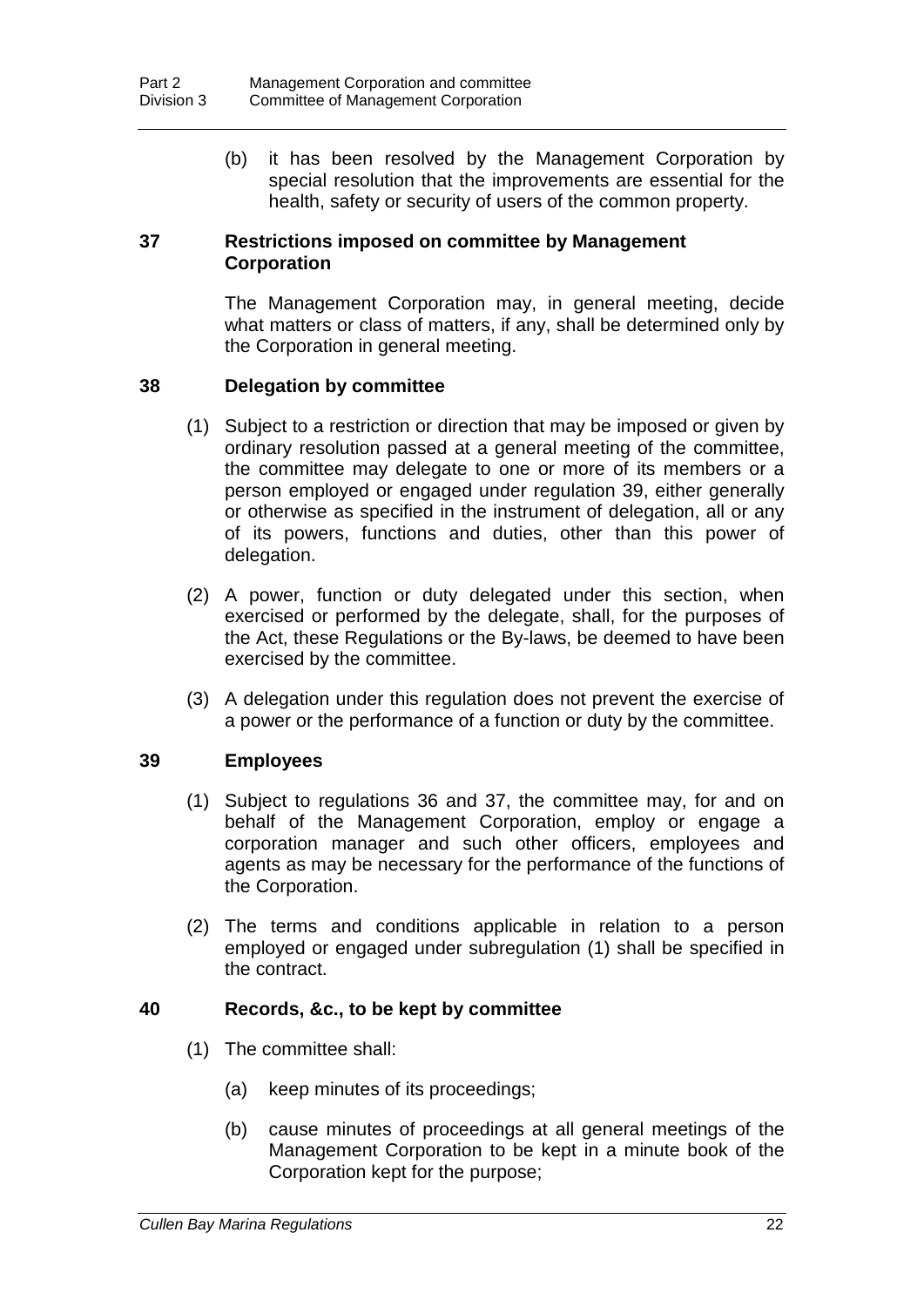- (c) include in the minute book a record of every resolution of the Corporation, indicating if the resolution was a resolution without dissent, a special resolution or an ordinary resolution;
- (d) cause proper records and books of account to be kept in respect of the assets and liabilities of the Corporation and all sums of money received and expended by, and owing to and by, the Corporation; and
- (e) cause the minutes, records and books of account to be retained for a period of not less than 10 years after the completion of the transactions, acts or operations to which they relate.
- (2) At each annual general meeting, the committee shall present to the Management Corporation statements of accounts showing the sums of money received and paid by, and assets and liabilities of, the Corporation for the period since the last accounts so presented made up to a date that is not more than 3 months before the date of the meeting.
- (3) Subregulation (2) applies in the case of the first annual general meeting as if the period since the last accounts were the period since the registration of the lot plan.
- (4) Where default has been made by the committee in complying with this regulation, each person who was, at the time when the default occurred, a member of the committee is, unless the person proved that he or she took reasonable care to ensure that the default did not occur, or proves that the default occurred without his or her knowledge, guilty of an offence.

Penalty: \$400.

### **41 Validity of acts of committee**

No act done in good faith by the committee is invalidated merely by reason of the fact that at the relevant time there was some defect in the appointment of or continuance in office of a member of the committee.

### **Division 4 General meetings of Management Corporation**

### **42 Annual general meetings**

(1) The Management Corporation shall hold a general meeting (which shall be called the annual general meeting and may be held in addition to any other general meeting held in the same year) at least once in every year and, except in the case of the first annual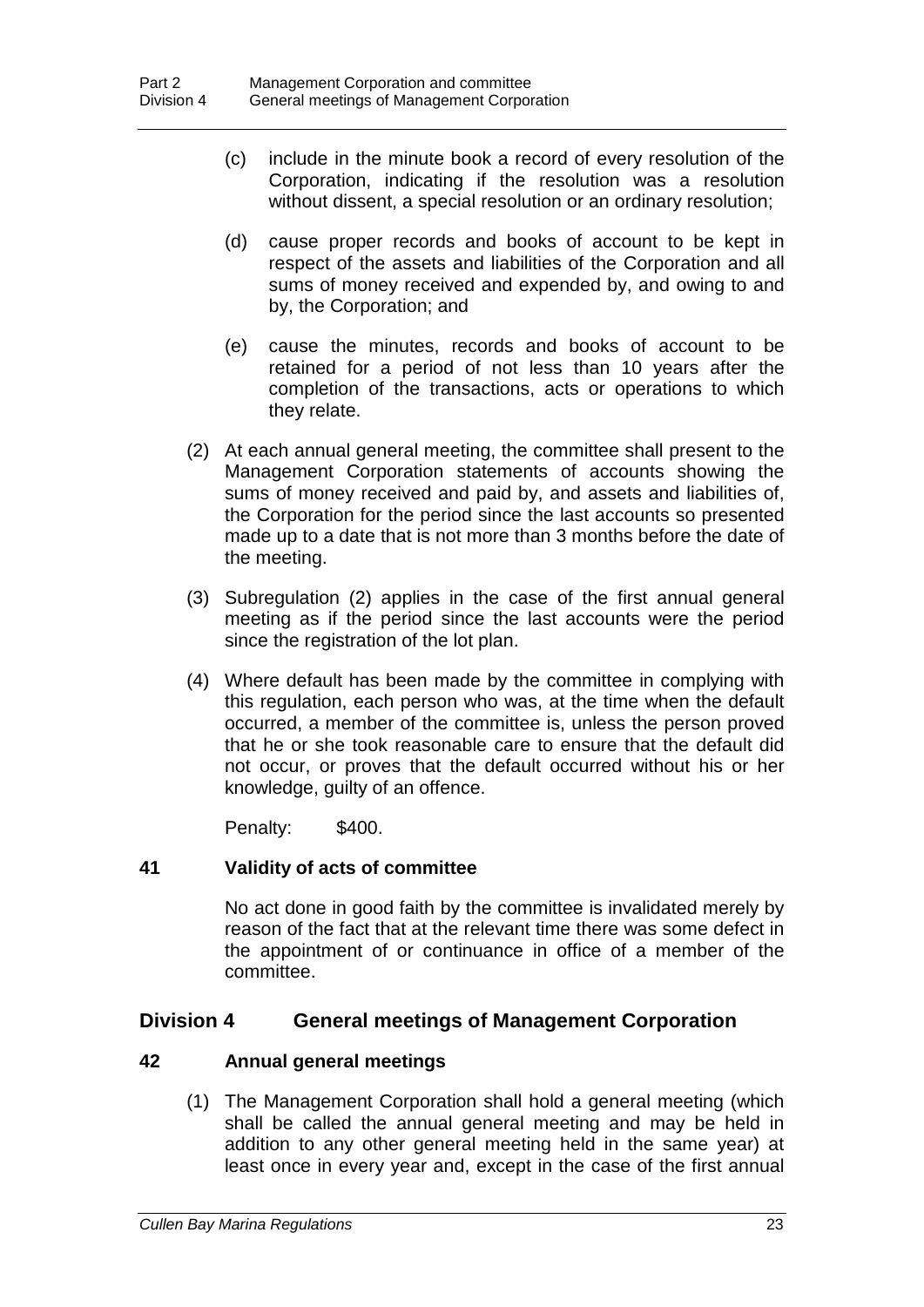general meeting, not more than 15 months after the date of the preceding annual general meeting.

(2) Subject to this Division, the Management Corporation may hold, adjourn and otherwise regulate general meetings as it thinks fit.

### **43 First annual general meeting**

- (1) The Developer, whether or not the Developer is an owner of a lot at the time, shall convene a meeting of the Management Corporation to be held within 3 months after the expiration of the initial period.
- (2) A meeting convened under subregulation (1) shall be the first annual general meeting of the Management Corporation and shall:
	- (a) resolve whether insurances effected by the Developer should be confirmed, varied or extended;
	- (b) resolve whether the amounts, if any, determined under regulation 12(1) or (2) should be confirmed or varied or, if not determined, make such a determination;
	- (c) determine, in accordance with regulation 29(1), the number of members of the committee;
	- (d) elect the members of the committee;
	- (e) resolve which matters, if any, shall be restricted matters within the meaning of regulation 37 for the purposes of these Regulations;
	- (f) resolve whether the By-laws in force immediately before the holding of the meeting shall be amended or repealed;
	- (g) resolve which of the powers, authorities duties or functions of the Corporation should be delegated to the committee;
	- (h) resolve whether to appoint a person to audit the Corporation's records and books of account; and
	- (j) resolve such other matters as are raised at the meeting.
- (3) The Developer shall present to the meeting a budget showing its estimated expenditure in relation to the common property.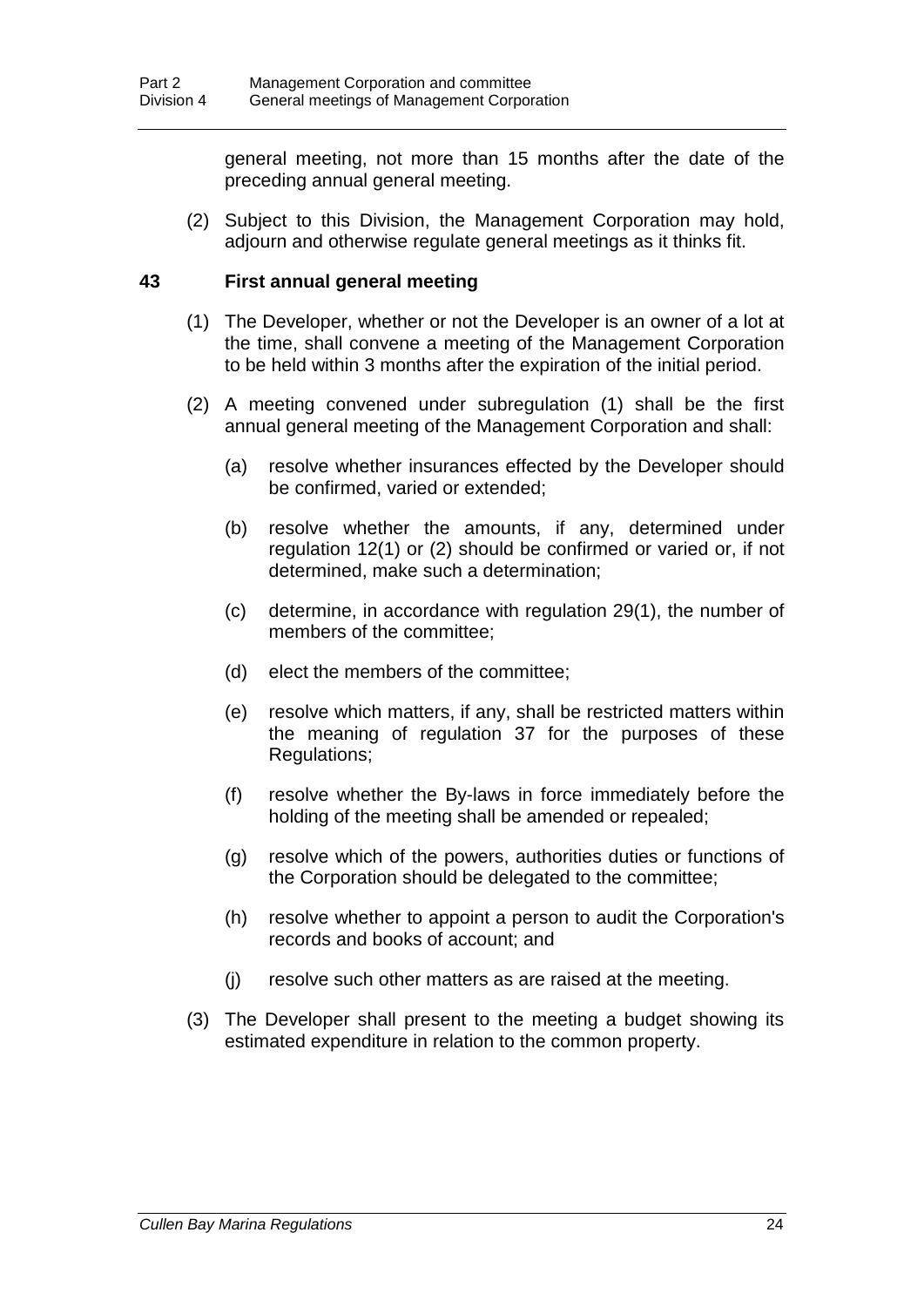- (4) The Developer shall not fail or neglect to deliver to the Management Corporation at the first annual general meeting and at each general meeting referred to in regulation 44(1):
	- (a) all plans, specifications, certificates (other than certificates as to title for lots), diagrams and other documents (including particulars of any guarantees and warranties relating to equipment and policies of insurance) obtained or received by him or her and relating to the common property; and
	- (b) where they are in his or her possession or control, the certificate as to title for the common property, the books of account and all notices or other records relating to the lot plan,

other than any such documents that exclusively evidence the rights or obligations of the Developer and that are not capable of being used for the benefit of the Corporation or any of the owners of lots, other than the Developer.

Penalty: \$2,000.

### **44 General meeting after registration of second or subsequent completed stage of development**

- (1) Within 3 months after the registration of a survey plan relating to a second or subsequent stage of the development, the Developer shall request the committee to convene a general meeting of the Management Corporation to be held within that 3 months period and the Committee shall comply with the request.
- (2) At a meeting referred to in subregulation (1), all matters required to be considered by a meeting convened under regulation 43 shall be considered as if the meeting referred to in subregulation (1) were the first annual general meeting.

### **45 Convening of general meeting other than first annual general meeting**

- (1) The committee:
	- (a) may, whenever it thinks fit; and
	- (b) shall, on a requisition in writing specifying the matters to be considered at a general meeting and made by members having not less than 25% of the aggregate lot entitlement,

on notice given in accordance with regulation 46, convene a general meeting.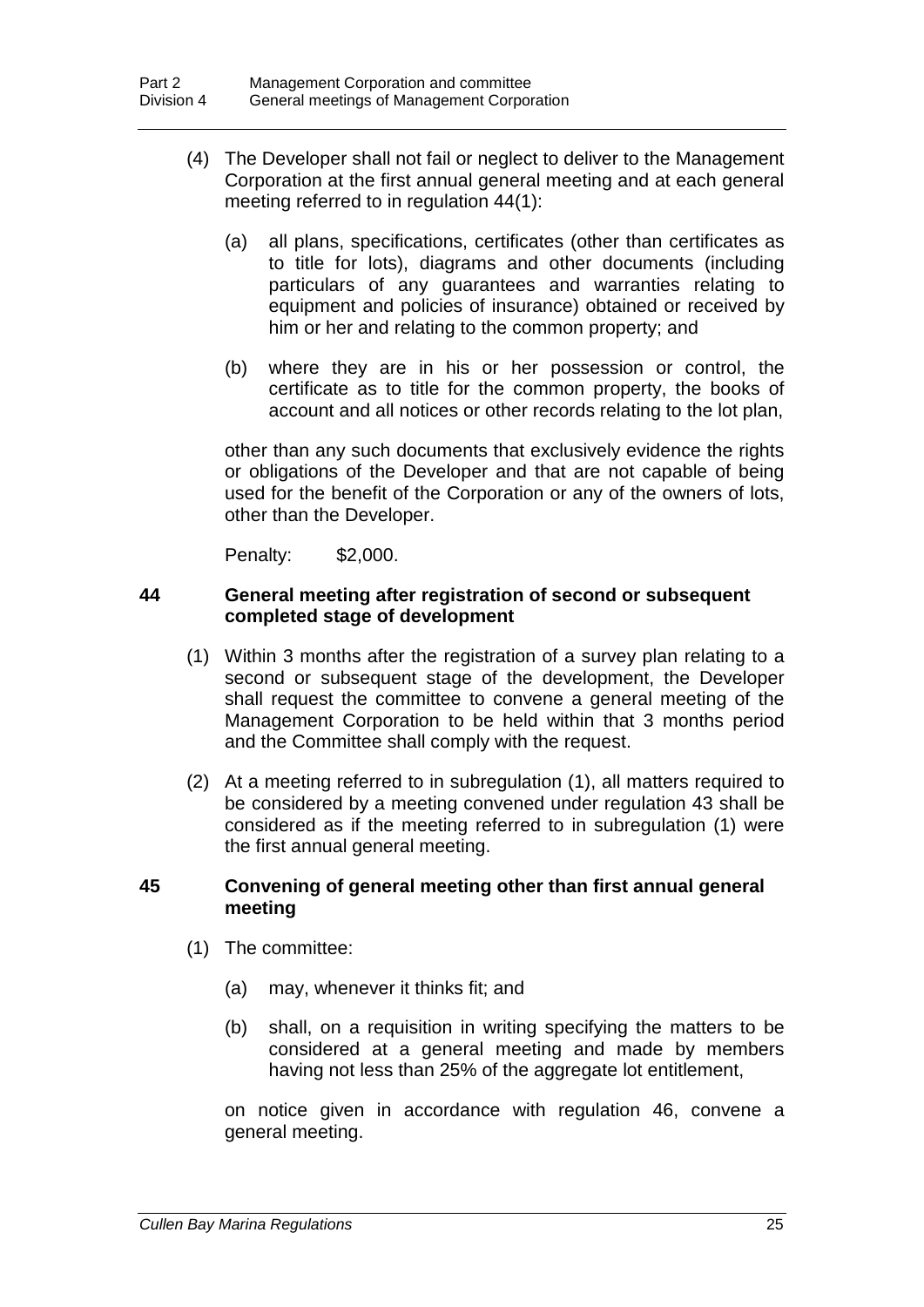(2) Where a mortgagee of a lot has, in a notice given under regulation 54 or in a subsequent written notice, notified the Management Corporation that he or she is to be regarded as a member of the Corporation in respect of the lot for the purposes of subregulation (1), the mortgagee shall be deemed for those purposes to be a member of the Corporation in respect of the lot.

### **46 Notice of general meetings**

- (1) Subject to subregulation (2), the time to be fixed for the holding of a general meeting, other than the first annual general meeting, shall be a time that will permit not less than 28 days' notice of the time fixed for the meeting to be given.
- (2) Where it appears to the committee that a matter to be considered at a general meeting requires a resolution without dissent, the time to be fixed for holding the general meeting shall be a time that will permit not less than 42 days' notice of the time fixed for the meeting to be given.
- (3) A notice for a general meeting:
	- (a) shall specify the time, date and place fixed for holding the meeting;
	- (b) if it appears to the committee that a matter to be considered at the meeting is a matter that requires a resolution without dissent, shall specify the matter and state the fact that it requires a resolution without dissent; and
	- (c) shall be given to all the members of the Management Corporation and to all mortgagees who have given notice to the Corporation under regulation 54, as ascertained from the roll.
- (4) Notice under subregulation (3) shall be sufficiently given to a person if it is sent by prepaid post as a letter properly addressed to the last address of the person notified to the Management Corporation and entered in the roll or, if no such address has been notified, to the person's last known place of abode or, if the person is a body corporate, to its registered office, its place of business or any other known address.
- (5) The proceedings at a general meeting are not invalidated by reason of the fact only:
	- (a) that a person did not receive notice under this regulation; or
	- (b) that such notice was received by a person less than 28 days or 42 days referred to in subregulations (1) and (2).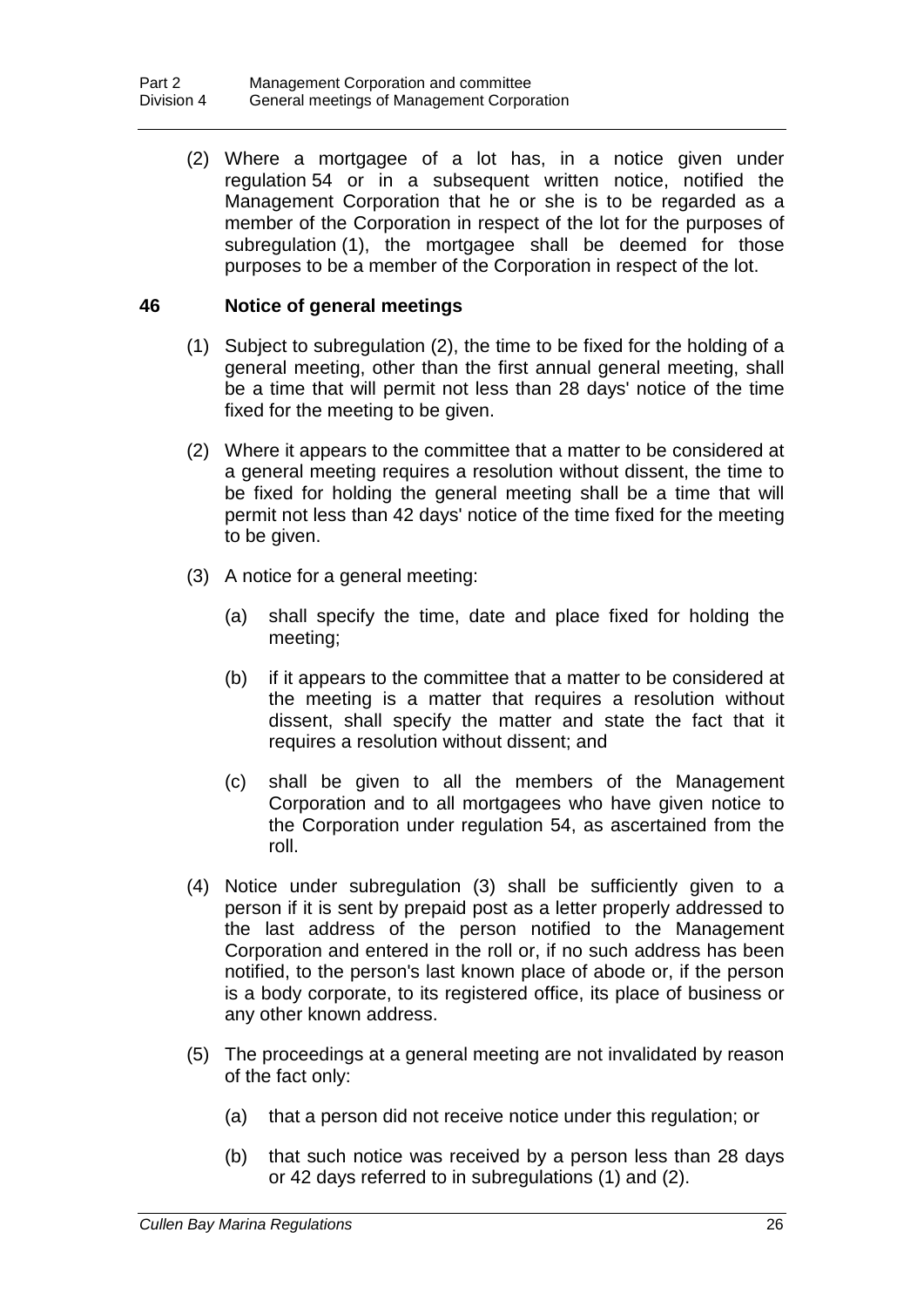(6) Where notice of a general meeting has been received by a person less than 28 days or 42 days referred to in subregulations (1) and (2) before the time fixed for the meeting, the meeting shall, if the person so requests, be adjourned to a date to be determined by the persons present and voting at the meeting.

### **47 Quorum at general meeting**

- (1) Subject to subregulation (2), no business shall be transacted at a general meeting of the Management Corporation unless a quorum, consisting of persons entitled to exercise voting rights in respect of not less than 25% of the total number of lots, is present.
- (2) If, within 30 minutes after the time appointed for a general meeting, a quorum referred to in subregulation (1) is not present, the meeting shall be adjourned to the same day in the next week at the same place and time and, if a quorum is not then present within 30 minutes after the time appointed for the adjourned meeting, the persons who are then present and entitled to vote constitute a quorum for the purposes of that subregulation.

### **48 Scrutineers**

- (1) At a general meeting of the Management Corporation, the Chairman may appoint persons to be scrutineers.
- (2) The scrutineers may inspect all voting papers and ballot papers furnished to the secretary and relating to the business of the meeting.

### **49 Chairman to have names of persons entitled to vote**

At a general meeting of the Management Corporation, the Chairman shall have available for inspection the names of persons entitled to vote.

### **Division 5 Voting at general meetings**

### **50 Voting by members**

A person is entitled to vote at a meeting of the Management Corporation in respect of a lot if:

- (a) the person is the owner of the lot as shown on the roll; or
- (b) where a lot is jointly owned or owned by a body corporate, the person is the nominee of the owner or body corporate as shown on the roll.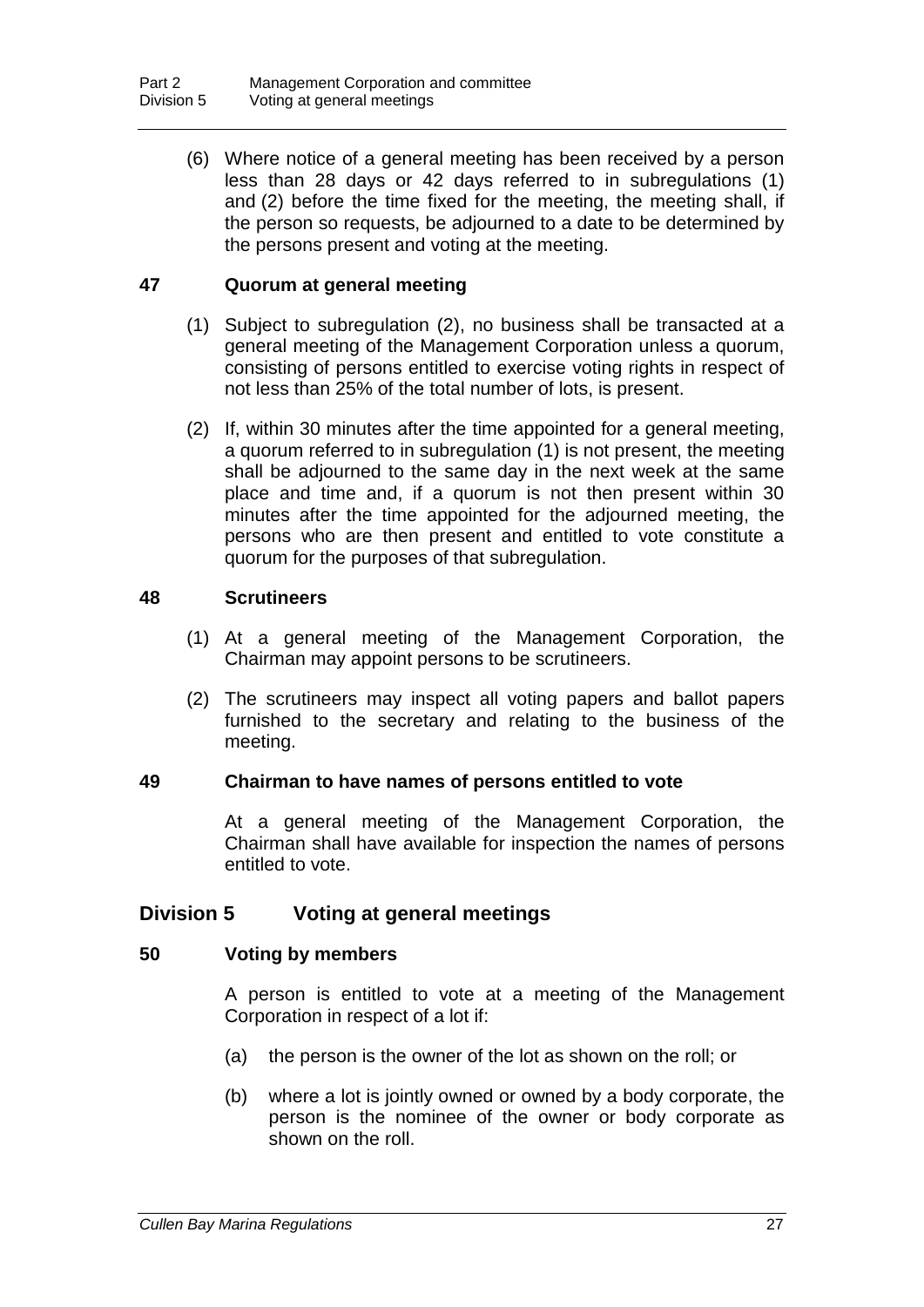### **51 Counting of votes on election of committee**

Notwithstanding regulation 52, each person entitled to vote on an election of the members of the committee, has one vote for each lot in respect of which the person is entitled to vote.

### **52 Deciding a motion**

At a general meeting of the Management Corporation the following provisions apply in relation to deciding a motion:

- (a) subject to this regulation, a motion shall be decided according to the votes cast, whether personally or by proxy, for or against the motion, and each person entitled to vote is entitled to one vote in relation to each lot with respect to which that person is entitled to vote;
- (b) if a person who is entitled to vote demands a poll, either personally or on the voting paper, a poll shall be taken, whether or not the motion has been decided in accordance with paragraph (a), and the motion shall then be decided according to the value of the votes cast, whether personally or by proxy, for or against the motion;
- (c) if a motion to be effective is required to be carried by special resolution, the motion shall be carried by the votes representing not less than two-thirds of the total number of lots and not less than half the value of the votes cast; and
- (d) the value of a vote for the purposes of paragraph (b) or (c) is equal to the lot entitlement of the lot with respect to which the vote is cast.

#### **53 Limitation on voting power of Developer, &c.**

Where the Developer is the owner of a lot, the Developer or a mortgagee of the lot is entitled to vote at a meeting of the Management Corporation and in determining the result of a poll or a special resolution, the entitlement of the Developer or mortgagee shall be:

- (a) the actual lot entitlement; or
- (b) one lot entitlement less than the combined lot entitlement of the members in respect of whose lot entitlements votes are cast,

whichever is the lesser.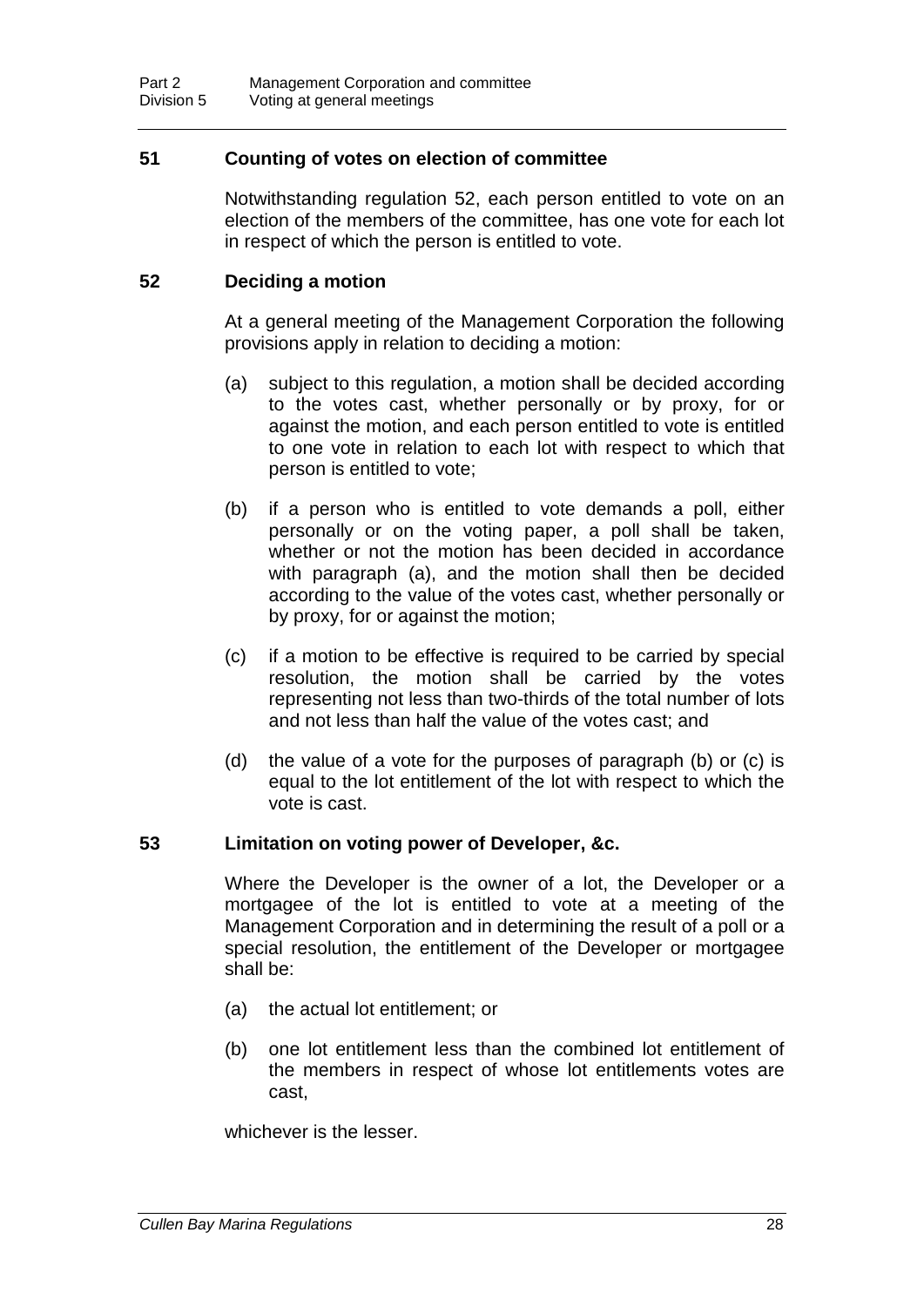### **54 Voting by mortgagees**

- (1) Where the estate or interest of the owner of a lot is subject to a mortgage, the mortgagee or, if there are 2 or more mortgages, the mortgagee under whichever of the mortgages is entitled to priority over the other mortgages, may give to the Management Corporation written notice that the lot is subject to the mortgage and that he or she proposes to exercise the rights conferred by this regulation.
- (2) Where a mortgagee of a lot has given notice under subregulation (1) and the mortgage has not been discharged, the right to vote in respect of the lot on a matter requiring a special resolution or a resolution without dissent that would, but for this subregulation, be exercisable by the owner of the lot:
	- (a) shall not be exercised by the owner; and
	- (b) may be exercised by the mortgagee.
- (3) Where:
	- (a) a mortgagee of a lot has given notice under subregulation (1);
	- (b) the mortgagee or his or her proxy is present at a general meeting of the Management Corporation at the time of voting; and
	- (c) the mortgage has not been discharged,

the right to vote in respect of the lot on a matter not requiring a special resolution or a resolution without dissent that would, but for this subregulation, be exercisable by the owner of the lot:

- (d) shall not be exercised by the owner; and
- (e) may be exercised by the mortgagee.
- (4) Where 2 or more persons are mortgagees of a lot as joint tenants or as tenants in common:
	- (a) the right to give notice under this regulation is exercisable by them acting only jointly;
	- (b) the right to vote conferred on them by this regulation is exercisable by them only jointly; and
	- (c) for the purposes of subregulation (3), the mortgagees shall be deemed not to be present at a meeting unless their proxy is present at the meeting.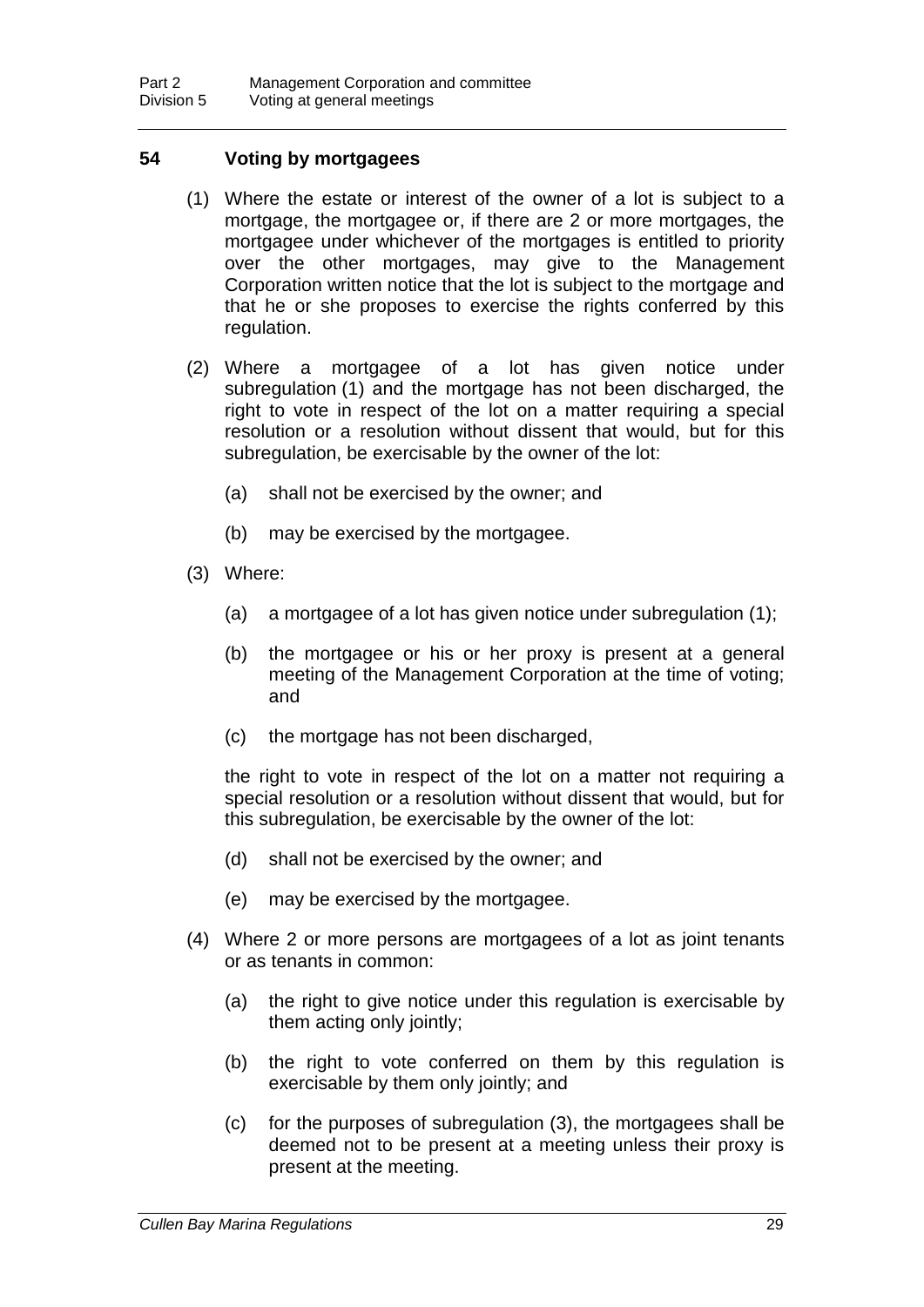- (5) Where:
	- (a) a lot is held by 2 or more persons as tenants in common; and
	- (b) one of the tenants has mortgaged his or her estate or interest as owner,

the mortgagee may give notice to the Management Corporation in accordance with subregulation (1) and the preceding provisions of this regulation then apply in relation to the right to vote that the mortgagor would, but for this subregulation, be entitled to exercise.

### **55 Restrictions on moving motions, &c.**

- (1) A person is not entitled to move a motion at a general meeting of the Management Corporation or nominate a candidate for election unless the person is entitled to vote on such a motion or in that election.
- (2) The Chairman may, if he or she is of the opinion that a motion submitted at a general meeting of the Management Corporation, if carried:
	- (a) would conflict with these Regulations or some other Act; or
	- (b) would be unforceable,

rule that the motion is out of order.

#### **56 Declaration by Chairman of result of voting**

Where a resolution without dissent is not required, then, unless a poll is demanded under regulation 57, a declaration by the Chairman that a resolution has or has not been carried is conclusive evidence of the fact without proof of the number or proportion of votes recorded against or in favour of the resolution.

#### **57 Polls**

- (1) Where a resolution, including a special resolution or a resolution without dissent, is required, a poll may be demanded by a person present and entitled to vote.
- (2) A demand for a poll may be withdrawn.
- (3) A poll, if demanded, shall be taken in such manner as the Chairman thinks fit and the result of the poll, which shall be declared by the Chairman as soon as it is ascertained, shall determine whether or not the resolution in respect of which the poll was demanded has been carried.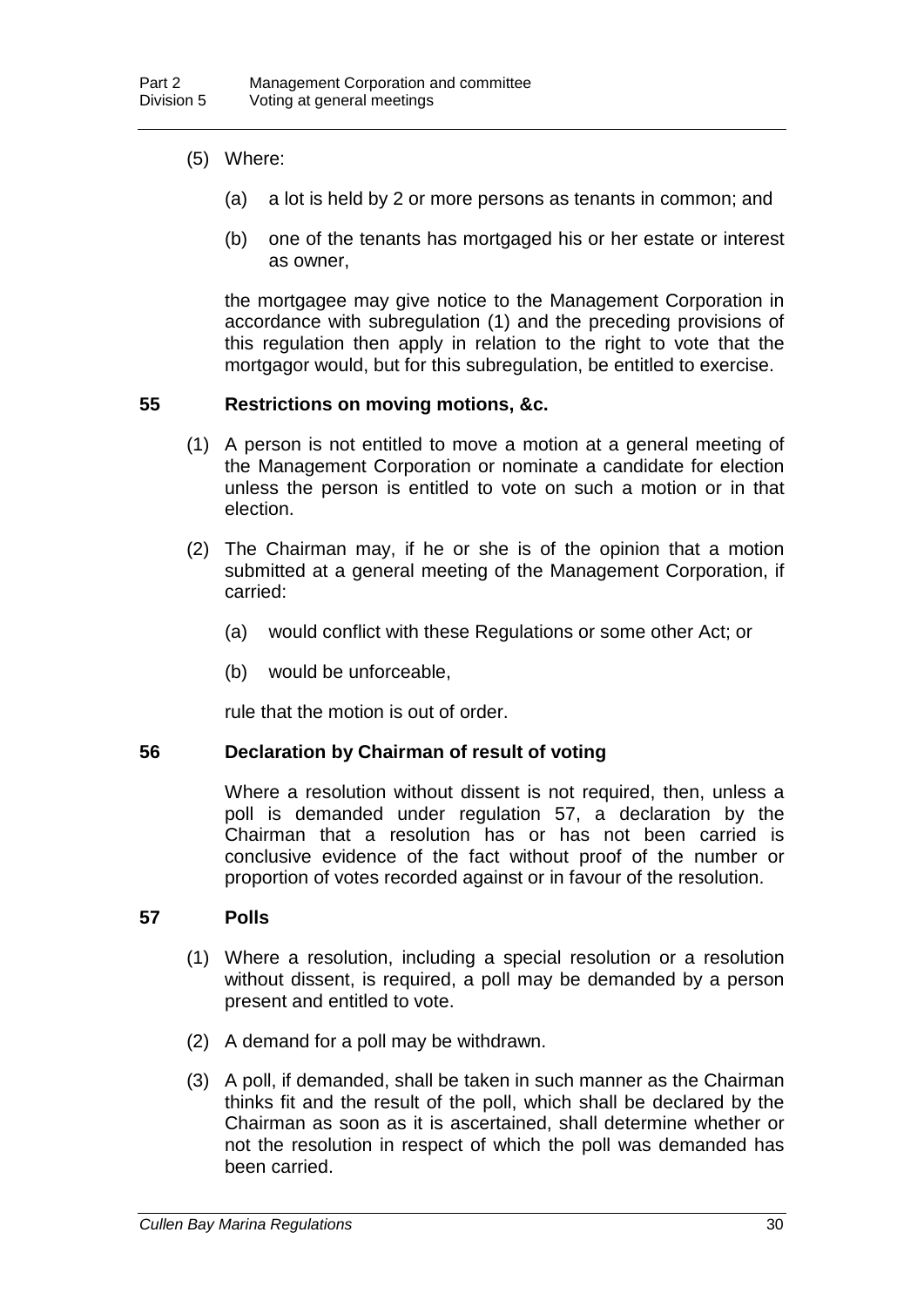### **58 Votes may be cast personally or by proxy**

- (1) Subject to regulations 62 and 63, votes at a general meeting may be cast either personally or by proxy, whether on a poll or not.
- (2) An instrument appointing a proxy for the purposes of this Division shall be in accordance with a form determined by the committee.

#### **59 Certain voting by proxy, &c., limited**

- (1) At a meeting of the Management Corporation, a person who has a financial interest in a prescribed arrangement or a proposed prescribed arrangement is not entitled to vote as proxy for another person or as a nominee of a corporation on a motion relating to the prescribed arrangement or proposed prescribed arrangement.
- (2) For the purposes of subregulation (1), where a person or his or her spouse:
	- (a) are the owners of shares, whether or not beneficially, in a company;
	- (b) is a member of a firm; or
	- (c) is a director or employee of a company or a firm,

that stands to benefit directly from a prescribed arrangement or a proposed prescribed arrangement to which the motion relates, the person shall be taken to have a financial interest in the arrangement.

- (3) For the purposes of this regulation, a *prescribed arrangement* means an agreement or arrangement between:
	- (a) in the case of a registered lot, the Management Corporation or the Developer and any other person; or
	- (b) in the case of a proposed lot, the Developer and any other person,

being an agreement or arrangement:

- (c) employing or engaging a person under regulation 39;
- (d) for the carrying out of a function or power of the Management Corporation under regulation 7 or 8;
- (e) for the protection of the common property or a part of it or of the security of the occupants of the lots;
- (f) for the conduct of a business on the common property; or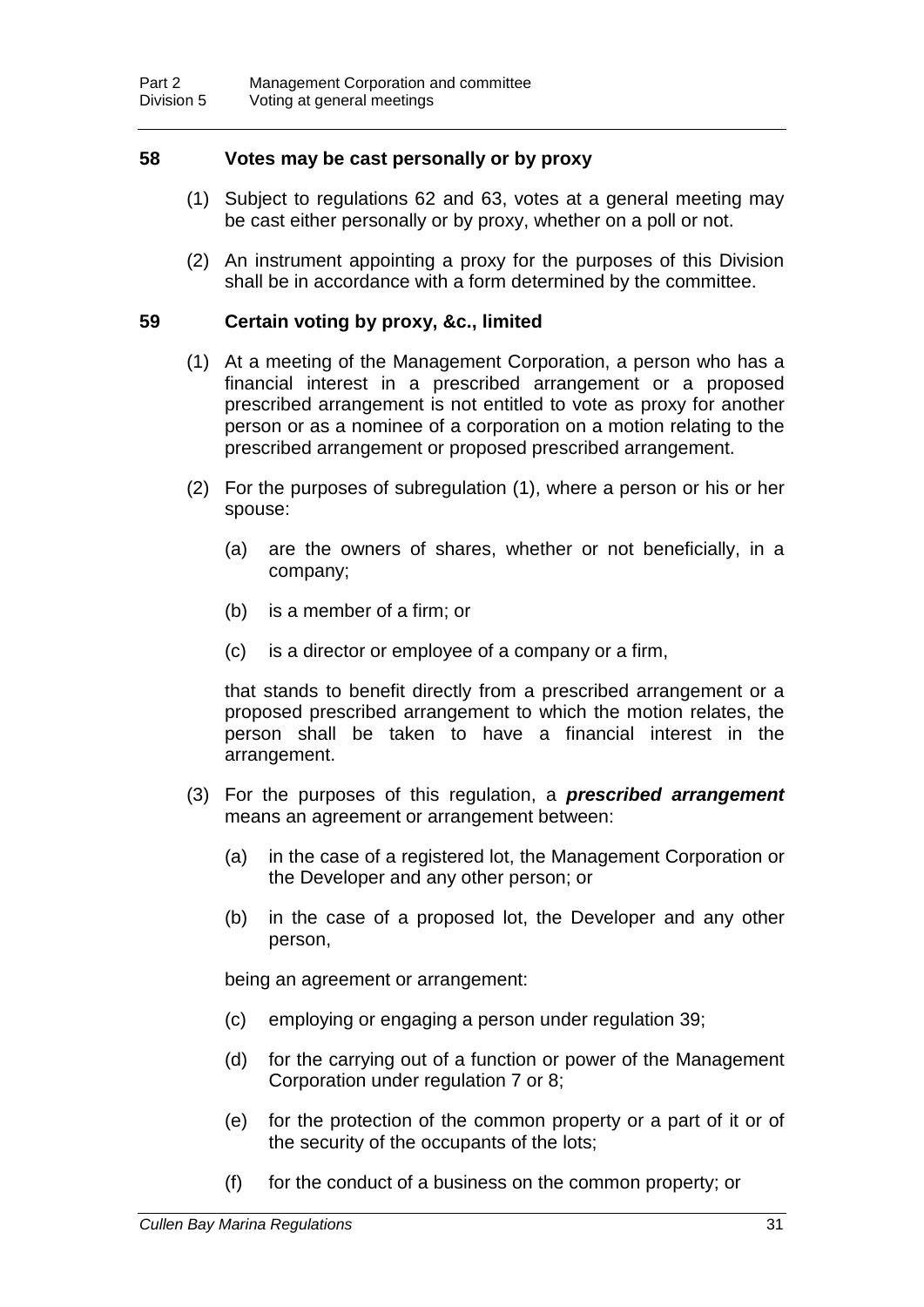(g) under which the rights of an owner of a lot are or are likely to be affected to a material extent.

### **60 Voting by Chairman**

The Chairman has a deliberative vote and, in the case of an equality of votes on an ordinary resolution, also a casting vote.

### **61 No vote unless dues paid**

Except where a resolution without dissent is required, the right to vote in respect of a lot is not exercisable unless all amounts due and payable in respect of the lot to the Management Corporation by the member liable to pay the amounts have been paid.

### **62 Absentee votes on resolutions without dissent**

- (1) Where notice has been given that it is proposed to move at a general meeting a matter requiring a resolution without dissent and more than one person is entitled to attend the meeting and vote on the resolution:
	- (a) the committee shall, with the notice of the meeting given to the person, give a voting paper; and
	- (b) a person entitled to vote on the proposed resolution may, instead of voting in any other manner, cast an absentee vote by recording his or her vote on the voting paper and causing it to be delivered to the Management Corporation before the commencement of the meeting.
- (2) A vote recorded and delivered in accordance with subregulation (1) shall be accepted by the Chairman as a valid vote by the person exercising it and the person shall be deemed to be present at the meeting and to have exercised his or her powers of voting on the resolution, but the person shall not be deemed to be present for the purpose of constituting a quorum under regulation 47.

#### **63 Joint voters**

- (1) Where a lot is jointly owned and the owners are entitled to exercise one vote jointly, the vote shall be exercised by one person:
	- (a) appointed by the owners as their nominee and recorded on the roll; or
	- (b) appointed by the owners as their proxy.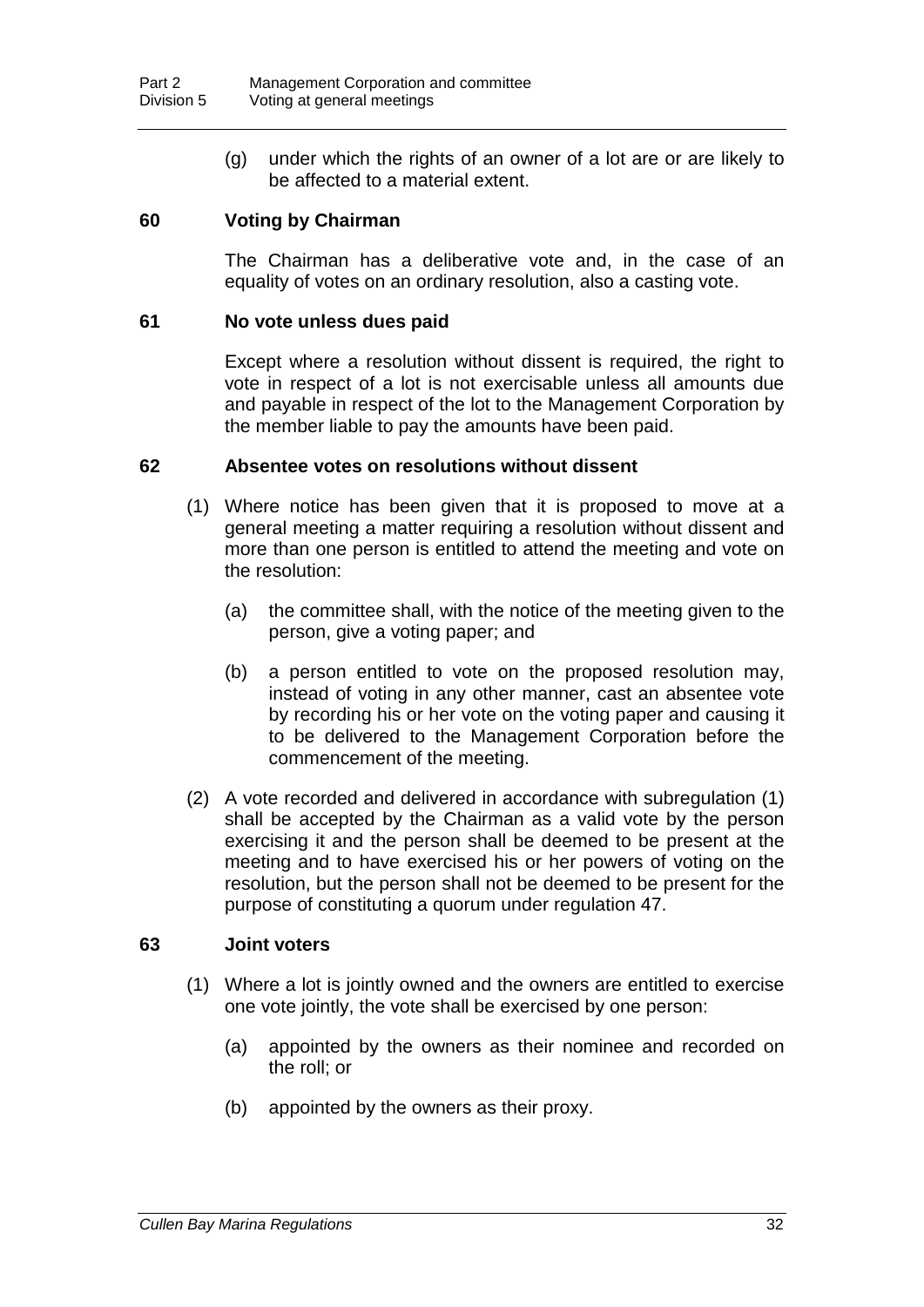(2) Notwithstanding subregulation (1), where 2 or more persons are entitled to exercise one vote jointly, any one of them may, except where a resolution without dissent is required, demand a poll.

### **64 Capacity to vote**

The right of a person to vote at a general meeting:

- (a) may, subject to paragraph (b), be exercised by the person, if he or she has attained the age of 18 years;
- (b) shall not be exercised by the person if he or she is under a legal disability (not being infancy) that prevents him or her from lawfully dealing with his or her property, but may in that event be exercised by the person who is, for the time being, authorised by law to control the property; and
- (c) shall not be exercised by the person if he or she has not attained the age of 18 years, but may in that event be exercised by his or her guardian.

### **65 Amendment, &c., of certain resolutions**

A special resolution or a resolution without dissent of the Management Corporation may not be amended or revoked except by a subsequent special resolution or resolution without dissent, respectively.

### **Part 3 Duties, &c., of owners and occupiers**

### **66 Duties of owners and occupiers of lots**

- (1) The owner, mortgagee in possession (whether by himself or herself or another person), lessee or occupier of a lot shall not:
	- (a) do anything or permit anything to be done on, in or in relation to the lot so that:
		- (i) the support or shelter provided by the lot for another lot or common property is interfered with; or
		- (ii) the passage or provision of water, sewerage, drainage, gas, electricity, garbage, artificially heated or cooled air, heating oil and other services (including telephone, radio and television services) through or by means of a pipe, wire, cable or duct for the time being in the lot is interfered with;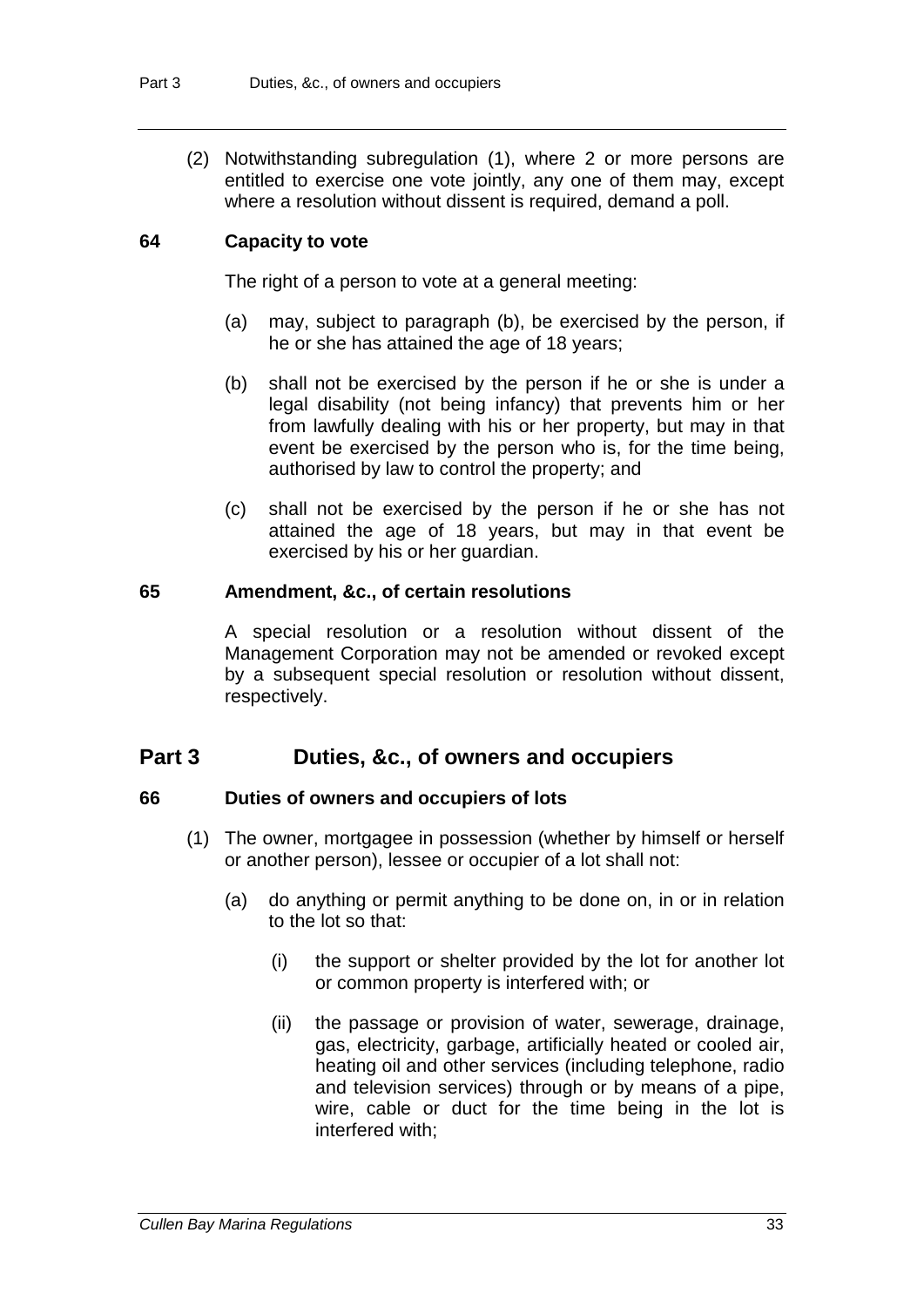- (b) use or enjoy the lot, or permit the lot to be used or enjoyed in a manner or for a purpose that may cause a nuisance or hazard to the owner or occupier of another lot; or
- (c) use or enjoy the common property in a manner or for a purpose that may interfere with the use or enjoyment of the common property by the owner or occupier of another lot or by any other person entitled to the use and enjoyment of the common property.
- (2) The owner, mortgagee in possession (whether by himself or herself or another person), lessee or occupier of a lot shall not use the lot for a purpose that may be illegal or injurious to the lot or to the common property.

### **67 Notice to Management Corporation**

- (1) A person including an owner, mortgagee in possession and a body corporate shall, not later than 28 days after becoming the owner of a lot, give notice in writing to the Management Corporation of particulars required to be recorded in the roll, and the address for service of notices.
- (2) A person referred to in subregulation (1) shall, without delay, give notice in writing to the Management Corporation of particulars of:
	- (a) a change of address for service of notices; or
	- (b) a change of nominee appointed under regulation 3 to exercise voting rights.
- (3) If the Management Corporation has not received a notice referred to in this regulation it may, by notice in writing, request a person referred to in subregulation (1) to provide a notice referred to in subregulation (1) or (2) within 14 days after service, and the person shall comply with the request.
- (4) A person who fails to supply to the Management Corporation a notice required under this regulation is not entitled to vote at a meeting of the Management Corporation.

### **Part 4 Insurance**

#### **68 Insurance by Management Corporation**

(1) Subject to subregulation (3), the Management Corporation shall insure and keep insured the buildings, improvements and other structures on the common property, including the lock, gates, and mooring basin, for their replacement or reinstatement value against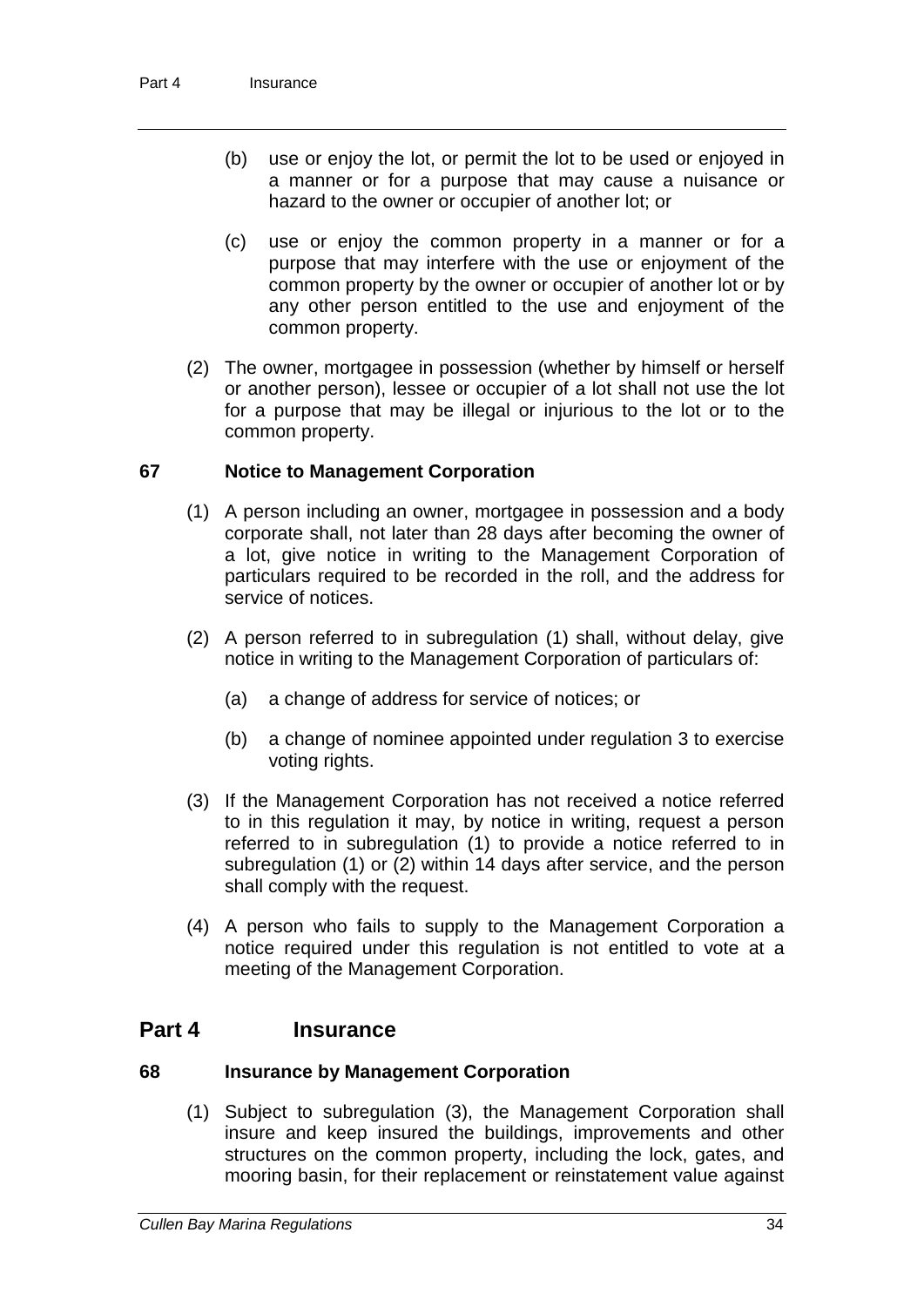the following risks:

- (a) fire, lightning, tempest, earthquake and explosion;
- (b) riot, civil commotion, strikes and labour disturbances;
- (c) malicious damage;
- (d) bursting, leaking and overflowing of boilers, water tanks, water pipes and associated apparatus; and
- (e) impact of boats, aircraft (including parts of, and objects falling from, aircraft), road vehicles, horses and cattle.
- (2) Subject to subregulation (3), the Management Corporation shall insure itself and keep itself insured against liability in respect of:
	- (a) death, bodily injury or illness; or
	- (b) loss of, or damage to, property,

occurring in connection with the common property as a result of an accident, for such aggregate amount of liability, being not less than \$10,000,000 at any one time, as determined by the Corporation.

- (3) The Management Corporation may, by resolution without dissent, resolve that it will not insure against such of the risks referred to in subregulations (1) and (2) as are specified in the resolution and, in that event, the Corporation is not required by this regulation to insure against a risk so specified.
- (4) The Management Corporation shall insure:
	- (a) in respect of an occurrence that it is required by law to insure, including insurance required to be effected under Division 3 of Part VII of the *Work Health Act*; and
	- (b) in respect of a liability of the Management Corporation for damage to property, death or bodily injury occurring on the common property; and
	- (c) against the possibility of the owners of lots becoming jointly liable by reason of a claim arising in respect of any other occurrence against which the Management Corporation, in pursuance of a special resolution, resolved to insure.
- (5) Where the Management Corporation has, under subregulation (3), resolved that it will not insure against a particular risk, an owner or mortgagee of a lot may at any time serve on the Corporation a written notice requiring it to insure against the risk.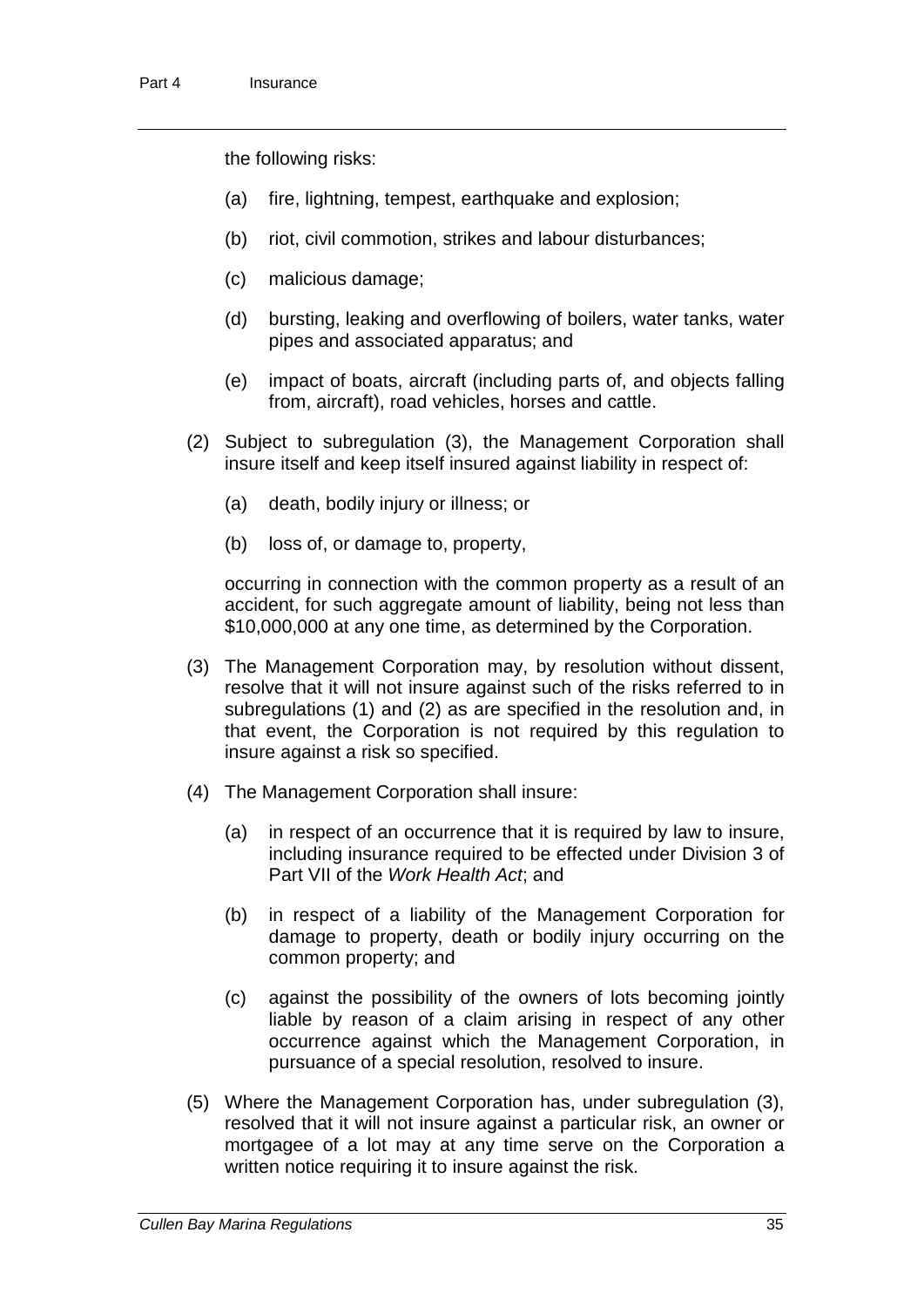- (6) Within 28 days after service on the Management Corporation of the notice referred to in subregulation (5), the resolution without dissent ceases to have effect in relation to the risk specified in the notice and the Corporation shall, in accordance with subregulations (1) or (2), insure against the risk.
- (7) As soon as is practicable after service on the Management Corporation of the notice referred to in subregulation (5), the Corporation shall notify every member and, where the lot is mortgaged, the mortgagee of the lot:
	- (a) of the particulars of the notice and the date of its receipt; and
	- (b) of the date on and from which the risk specified in the notice is, or is to be, covered by insurance effected by the Corporation.
- (8) Nothing in this regulation shall be construed as limiting the right of the Management Corporation to effect such additional insurance as it determines.
- (9) In this regulation, *risk* includes a liability referred to in subregulation (2) or (4).

### **69 Insurable interests of Management Corporation**

For all purposes connected with an insurance effected by it under regulation 68(1), the Management Corporation shall be deemed to have an insurable interest in the buildings and improvements on the common property to the extent of their replacement value or reinstatement value.

## **Part 4A Subdivision and consolidation of lots**

#### **69A Method of subdivision and consolidation**

- (1) A lot may be subdivided in pursuance of section 7(3) of the Act by the registration of a plan as a plan of subdivision.
- (2) Two or more lots held by the same registered proprietor may be consolidated into one lot by the registration of a plan as a plan of consolidation.

#### **69B Form and contents of plan**

A plan illustrating a proposed subdivision of a lot or a proposed consolidation of lots shall not be registered as a plan of subdivision or plan of consolidation unless: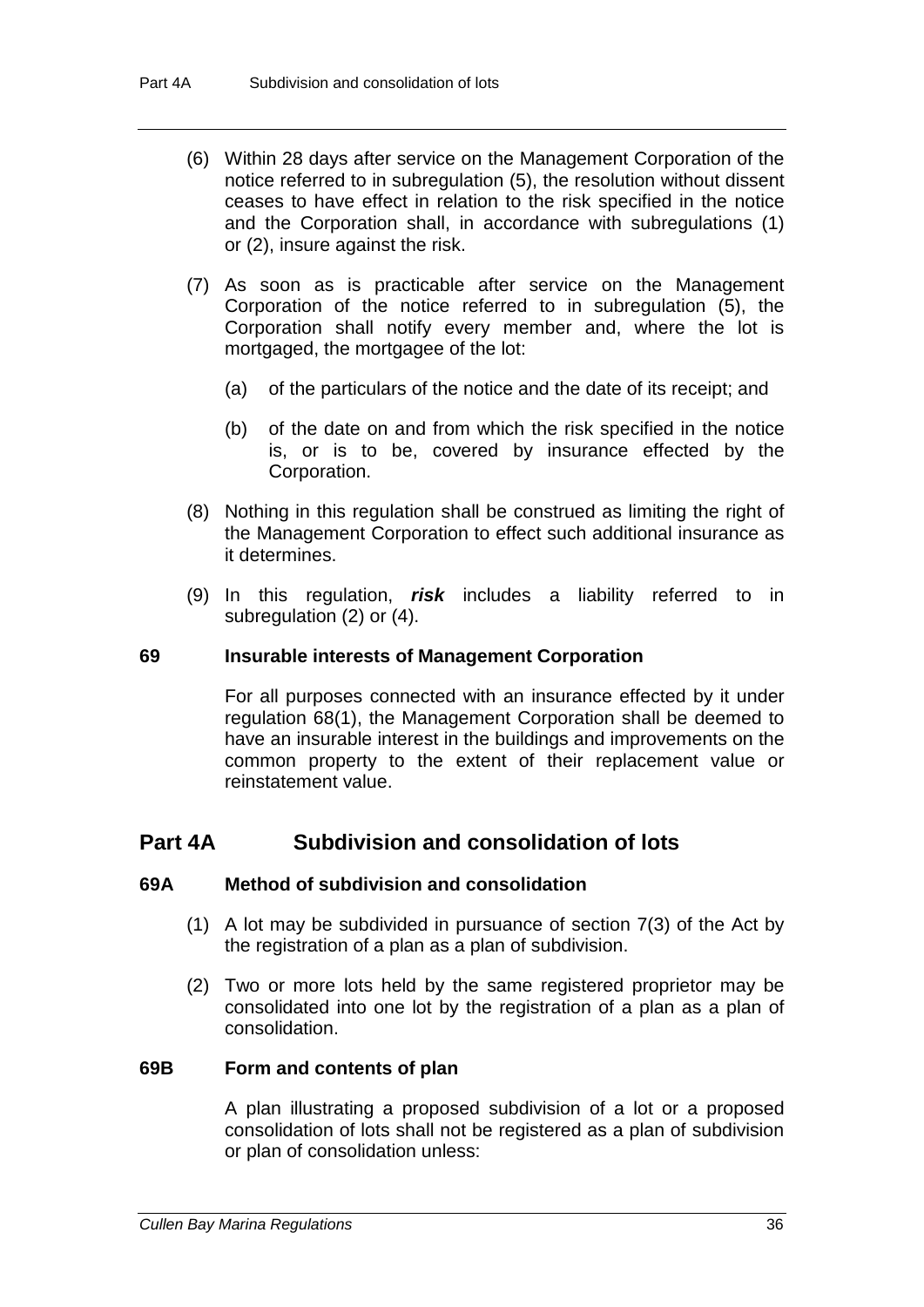- (a) it shows the precalculated dimensions and areas of lots into which it is proposed to subdivide the lot, or consolidate the lots, prepared by a surveyor licensed under the *Licensed Surveyors Act*;
- (b) it complies with Part 5 of the *Planning Act*;
- (c) it contains a schedule of lot entitlements which shall be prepared in accordance with regulation 69C;
- (d) it complies with the *Licensed Surveyors Act* in relation to plan drawing standards; and
- (e) it contains a certificate from the Surveyor-General stating that it complies with this Part.

### **69C Lot entitlements**

- (1) A schedule of lot entitlement shall show, in respect of each lot (*resulting lot*) into which the lot (*original lot*) is to be subdivided, the nearest whole number determined by dividing the lot entitlement of the original lot by the percentage that the area of the resulting lot bears to the area of the original lot.
- (2) In respect of a consolidation, the lot entitlement shall be shown in the schedule of entitlement as the sum of the lot entitlements of the lots being consolidated.

### **Part 5 Miscellaneous**

### **70 Facilities for service of documents**

- (1) The Management Corporation shall cause to be continuously displayed in a conspicuous place on the development area a notice showing the name of the Corporation and the address notified under regulation 5.
- (2) The Management Corporation shall cause to be continuously available in a conspicuous and accessible place on the development area one or more receptacles suitable for the purposes of postal delivery, bearing the name of the Corporation in clear and legible characters.

Penalty for an offence against this regulation: \$400.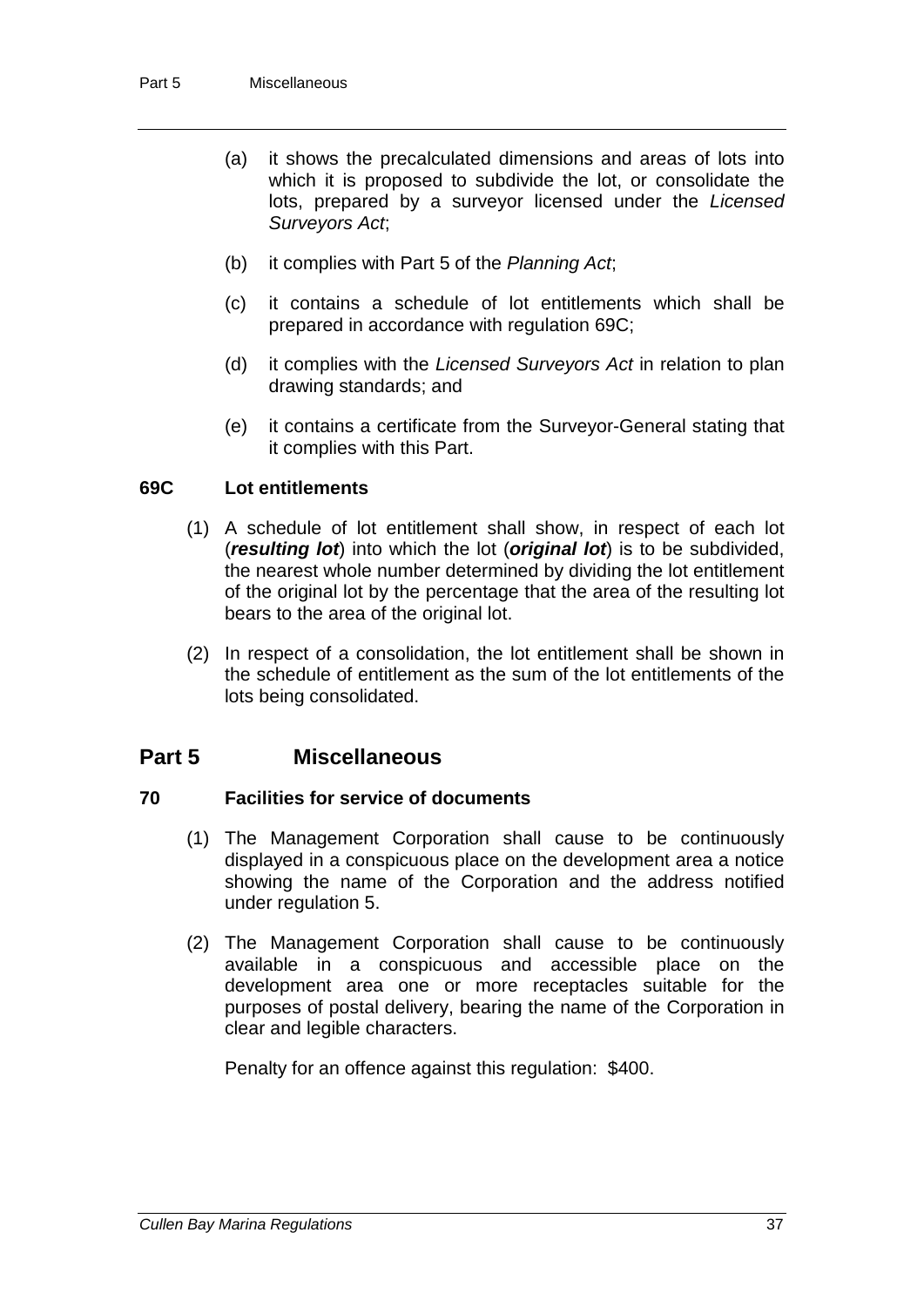### **71 Service of documents**

- (1) Personal service on the Management Corporation may be effected by leaving it with the Chairman, secretary or corporation manager or with a member of the committee.
- (2) A document or notice may be served on the Management Corporation by leaving it with a person specified in subregulation (1) or in the receptacle provided in accordance with regulation 70 or by post addressed to the Corporation at the address notified under regulation 5.
- (3) A notice required under these Regulations to be served by the Management Corporation or by the committee on an owner, lessee, mortgagee or other occupier of a lot may be served:
	- (a) by leaving it with a person apparently of or over the age of 16 years:
		- (i) where the person to be served is an occupier of the lot, at the lot; or
		- (ii) where the address for service on the person to be served is recorded in the roll, at the recorded address; or
	- (b) by post on the person to be served where an address for service on the person to be served is recorded in the roll, at the recorded address.

### **72 Fences**

The Management Corporation is not liable to join in or contribute to the construction of fences in respect of a lot within the development area.